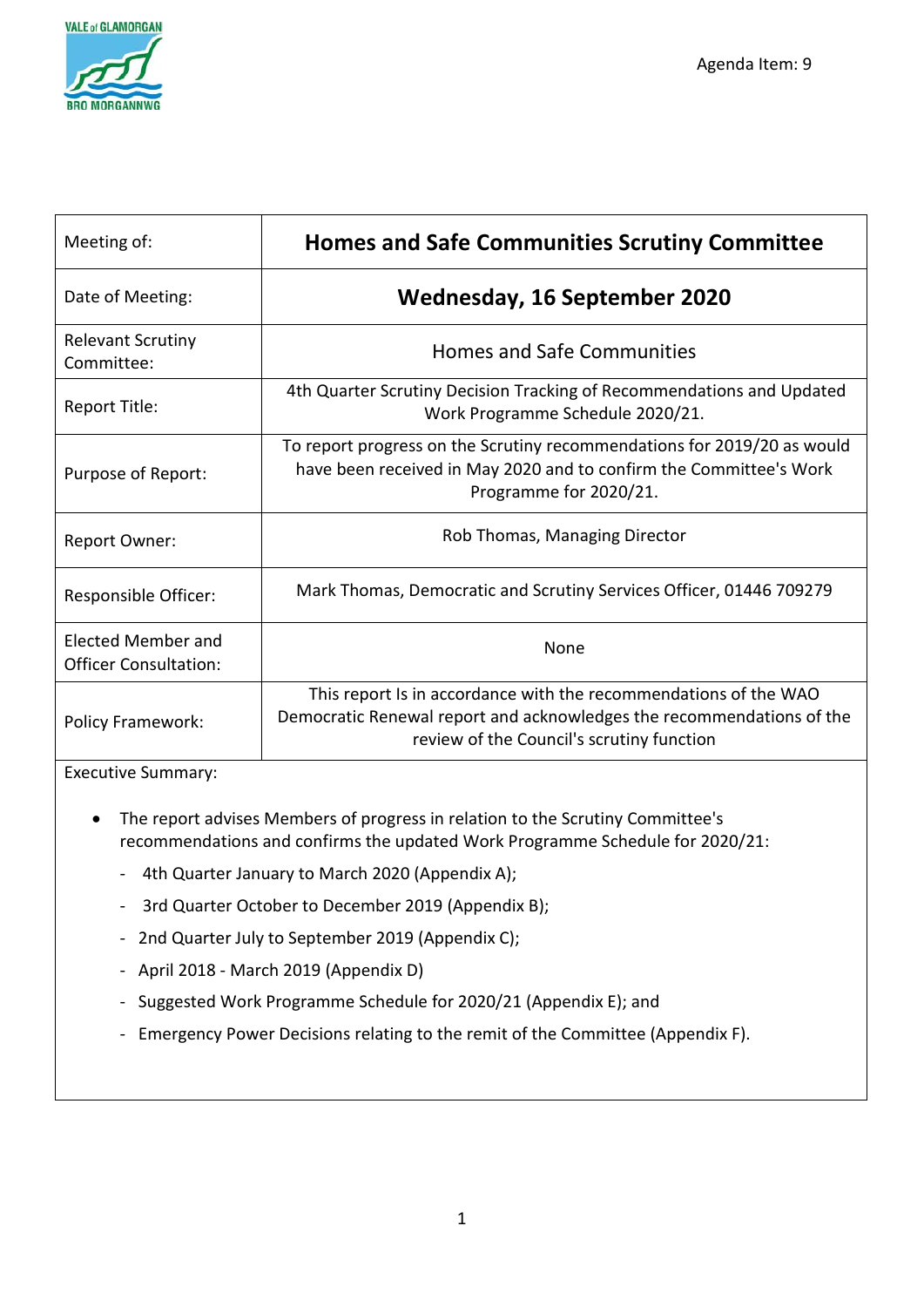### **Recommendations**

- **1.** That the views of the Committee on the status of the actions listed in Appendices A, B, C and D to the report be sought.
- **2.** That the updated Work Programme Schedule attached at Appendix E be approved and uploaded to the Council's website.
- **3.** That the Emergency Power Decisions taken during the national lockdown at Appendix F be noted in context to the Committee's Forward Work Programme planning.

### **Reasons for Recommendations**

- **1.** To maintain effective tracking of the Committee's recommendations.
- **2.** For information.
- **3.** For information.

### **1. Background**

- **1.1** An integral part of effective scrutiny is a mechanism for Scrutiny Committees to monitor their recommendations to ensure that desired actions are carried out and where necessary progress is reported back.
- **1.2** The Work Programme Schedule provides a breakdown of reports anticipated to be considered by the Scrutiny Committee over the forthcoming months.

As a result of the implications of COVID-19, the Leader and Chairmen of Council Committees on 16th March, 2020 agreed that all meetings of the Council except for Cabinet on 23rd March, 2020 be cancelled for the foreseeable future. As such, the Scrutiny Work Programme Schedules were suspended.

- **1.3** Items that could not wait for the timetable of meetings to reconvene and were considered urgent as a result of the COVID-19 pandemic were dealt with using the Managing Director's Emergency Powers and decisions taken under Emergency Powers had been in line with the Cabinet report of the 23rd March, 2020 and regularly published on the Vale of Glamorgan Council website.
- **1.4** At its meeting of the 27th July, 2020 Cabinet considered a 'Reinstatement of Timetable of Meetings: September 2020 to May 2021' report (Minute No. 311) and agreed that the Timetable of Meetings that had been suspended as a result of the COVID-19 pandemic be re-instated from September 2020 (including Scrutiny), subject to any future changes in arrangements for meetings deemed appropriate by the Mayor of the Council or the relevant Committee Chairman. This included the reinstatement of the Scrutiny Committees' Work Programme Schedules.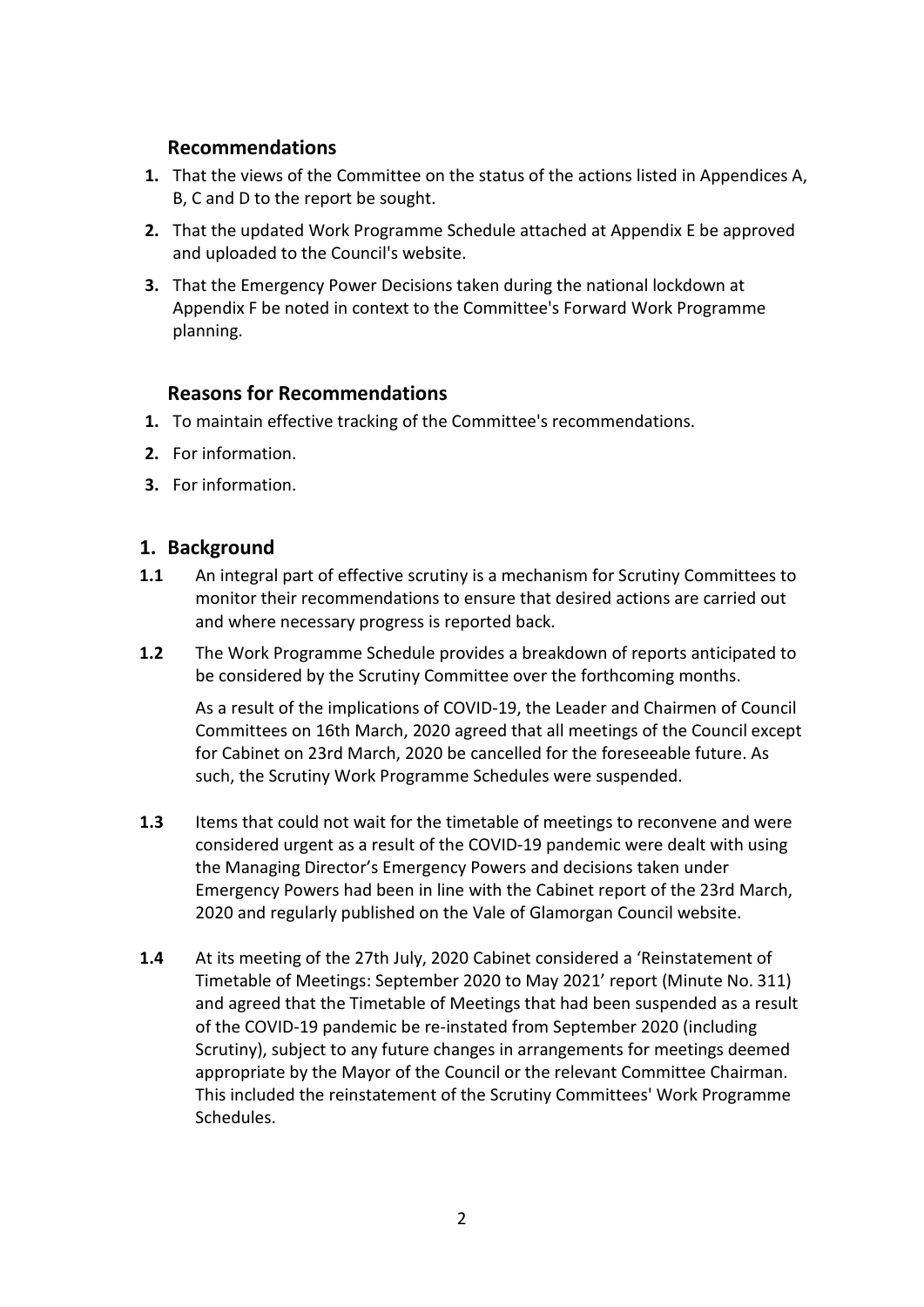### **2. Key Issues for Consideration**

- **2.1** Appendices A, B, C and D attached to this report set out the recommendations of the Scrutiny Committee and Members are requested to review progress against each recommendation, to assess whether further action may be required, ensure the required action is undertaken and to confirm which recommendations are to be agreed as completed.
- **2.2** It is important that decisions of Scrutiny Committees are tracked and monitored as failure to do so could result in a risk that recommended courses of action will not be followed and consequently lost. This would undermine the credibility of the scrutiny process.
- **2.3** Members are also requested to confirm approval of the updated Scrutiny Committee Work Programme Schedule attached at Appendix E, it being noted that the schedule is a proposed list of items for consideration and may be subject to change depending on prevailing circumstances.
- **2.4** Appendix F sets out decisions made by the Managing Director of the Council under Emergency Powers during the national lockdown, relating to matters within the Committee's remit, and therefore provides members with an overview of decisions made that may affect the Committee's Forward Work Programme planning for 2020/21.
- **2.5** Due to meetings being suspended as a result of the national pandemic, there are only eight ordinary meetings of the Committee remaining for the current municipal year (May 2020 - April 2021).
- **2.6** The Work Programme has been aligned to the Cabinet Forward Work Programme. The Scrutiny and Cabinet Roles and Responsibilities Protocol Point 7.6 states it is essential that the Cabinet Work Programme is taken into account when Scrutiny Committees are drawing up their own Work Programmes and also details reports that have been requested by the Scrutiny Committee together with items that require regular monitoring and scrutiny. Other reports will be added to the schedule as and when necessity arises. The schedule will also detail Requests for Consideration that have been received and the consideration given by officers of the likely date they can be reported to the relevant Committee. With regard to Call-in Requests that are made following decisions of Cabinet, as these are required to be deal with within 20 working days of a Cabinet decision (as per the Council's Constitution), they will be included within the Programme as and when received.
- **2.7** Members are asked to consider the priorities for 2020/21 for their committee including those suggested in the Coronavirus Update Presentation by Director/Heads of Service.
- **2.8** Discussions in relation to broadening the Work Programmes of all Scrutiny Committees will be subject to further consideration by the Scrutiny Committee Chairmen and Vice-Chairmen Group having regard to resource implications and corporate priorities.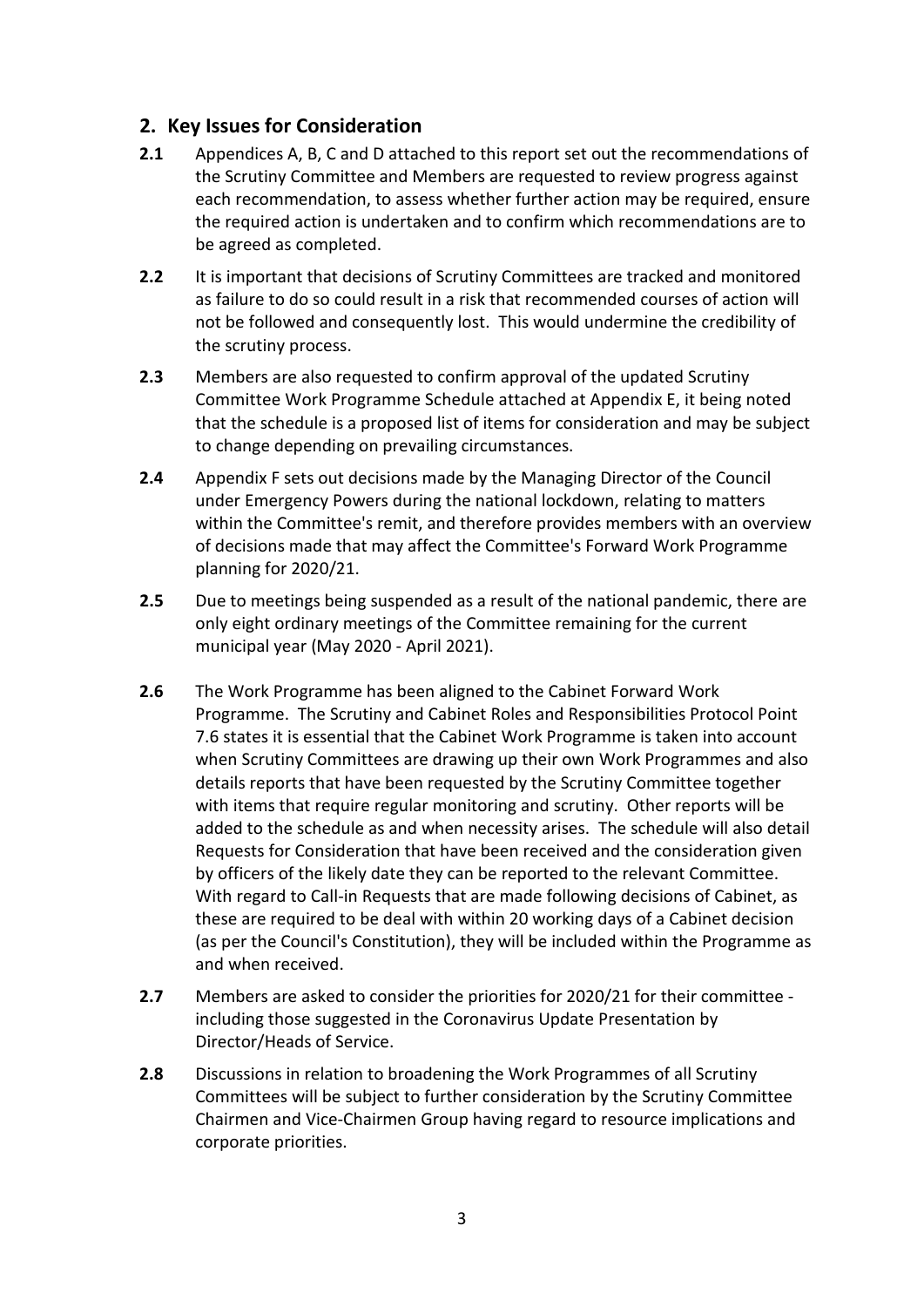- **2.9** The Work Programme can also be found on the Council's website at the following link: [https://www.valeofglamorgan.gov.uk/en/our\\_council/Council-](https://www.valeofglamorgan.gov.uk/en/our_council/Council-Structure/scrutiny/scrutiny_committees.aspx)[Structure/scrutiny/scrutiny\\_committees.aspx](https://www.valeofglamorgan.gov.uk/en/our_council/Council-Structure/scrutiny/scrutiny_committees.aspx)
- **2.10** Please note that the Work Programme was unable to be agreed and published in May due to the suspension of the meeting timetable due to COVID-19.

### **3. How do proposals evidence the Five Ways of Working and contribute to our Well-being Objectives?**

- **3.1** The Scrutiny Committees have a responsibility to report annually to the Council their future work programmes.
- **3.2** Scrutiny Committee forward work programmes are published by the Council which encourages engagement / involvement by the public in the decisionmaking process.
- **3.3** The Scrutiny Public Participation Guide can be found at [https://www.valeofglamorgan.gov.uk/Documents/Our%20Council/Scrutiny/Guid](https://www.valeofglamorgan.gov.uk/Documents/Our%20Council/Scrutiny/Guidance/Public-Scrutiny-Booklet.pdf) [ance/Public-Scrutiny-Booklet.pdf](https://www.valeofglamorgan.gov.uk/Documents/Our%20Council/Scrutiny/Guidance/Public-Scrutiny-Booklet.pdf)
- **3.4** The Scrutiny work programme provides details of the reports / items proposed to be considered by the Committee over the coming year.

### **4. Resources and Legal Considerations**

### **Financial**

**4.1** None as a direct result of this report.

### **Employment**

**4.2** None as a direct result of this report.

### **Legal (Including Equalities)**

**4.3** None as a direct result of this report.

### **5. Background Papers**

Relevant Scrutiny Committee and Cabinet minutes:

[https://www.valeofglamorgan.gov.uk/en/our\\_council/Council-](https://www.valeofglamorgan.gov.uk/en/our_council/Council-Structure/minutes,_agendas_and_reports/agendas/Scrutiny-HSC/Scrutiny-HSC.aspx)[Structure/minutes,\\_agendas\\_and\\_reports/agendas/Scrutiny-HSC/Scrutiny-HSC.aspx](https://www.valeofglamorgan.gov.uk/en/our_council/Council-Structure/minutes,_agendas_and_reports/agendas/Scrutiny-HSC/Scrutiny-HSC.aspx)

[https://www.valeofglamorgan.gov.uk/en/our\\_council/Council-](https://www.valeofglamorgan.gov.uk/en/our_council/Council-Structure/minutes,_agendas_and_reports/agendas/cabinet/Cabinet-Agendas.aspx)Structure/minutes, agendas and reports/agendas/cabinet/Cabinet-Agendas.aspx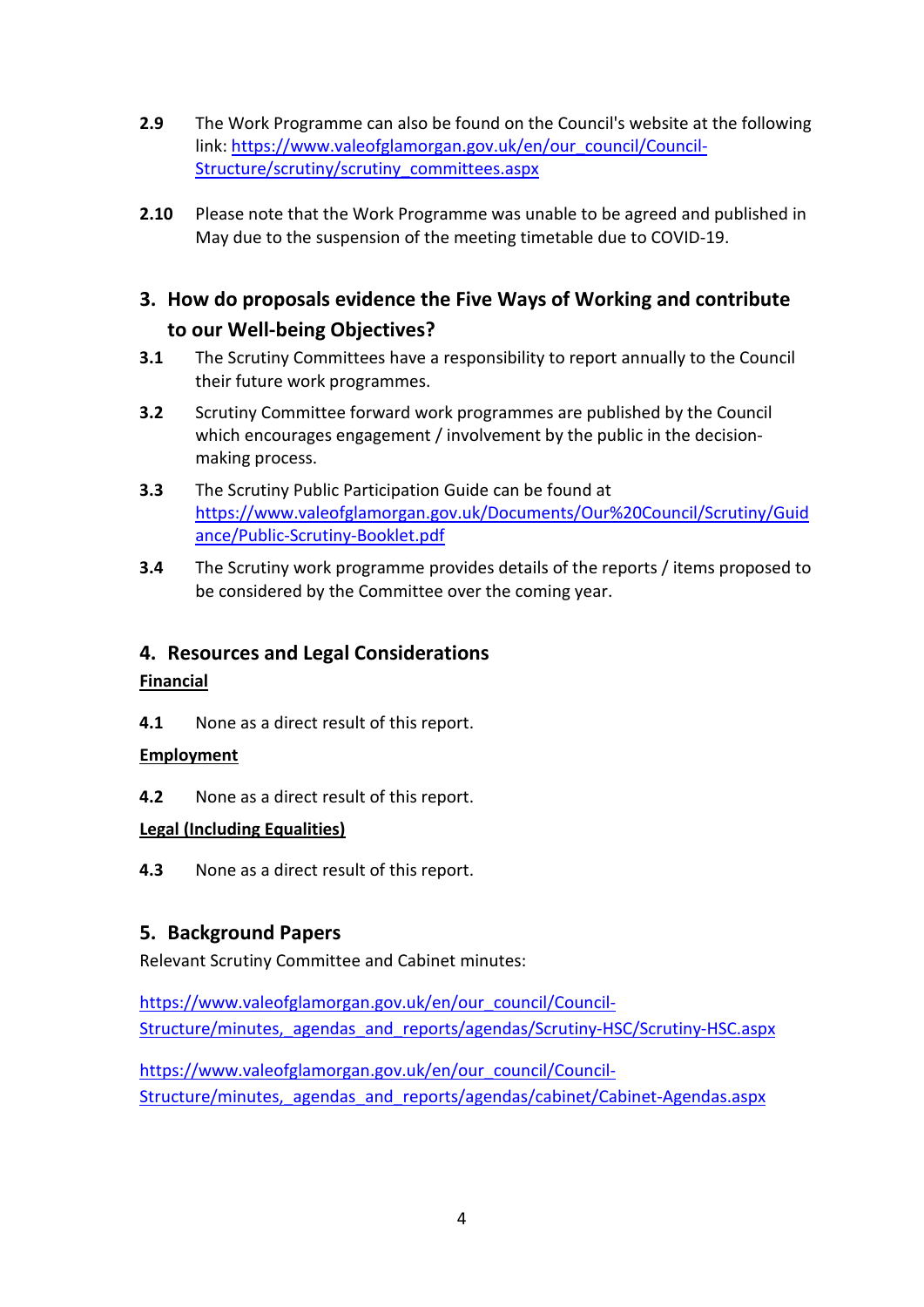### Uncompleted Recommendations 4

# $4<sup>th</sup>$  Quarter 2019-20



#### **SCRUTINY DECISION TRACKING FORM HOMES AND SAFE COMMUNITIES SCRUTINY COMMITTEE**

| Decision<br>scrutiny                                   | Committee/Task     | ' Officer(s) to<br>.ead | Taken<br>rogress/Action | <b>Status</b> |
|--------------------------------------------------------|--------------------|-------------------------|-------------------------|---------------|
| <b>Ref Number</b><br>. Dates and anv ⊡<br>(add Minute) | .<br>Finish<br>and | <b>Action</b><br>`ake   |                         |               |

#### **15 January 2020 Min. No. 589 – Digital Inclusion Update (MD) –** Recommended Homes and Safe<br>Communities  $(2)$  That a further report be presented to the Committee regarding: (a) the progress on the wiping or resetting of tablets as part of the scheme to lend these to library customers; (b) the demographic information on training; (c) user responses as to what was good with the digital training; and (d) on the progress of including previous users of the digital training on the Get The Vale Online (GTVO) partnership. Added to work programme schedule. **Min. No. 590 – Housing (Wales) Act 2014 Commencement of Section 75(3) – Homeless Intentionality Decisions (DEH) –** Recommended Homes and Safe **Communities** (2) That a report be brought back to the Committee in six months' time looking at the impact of this legislation as well as other factors that may impact such as proposed rent increases and the roll out of Universal Credit. Added to work programme schedule. Completed **Min. No. 591 – 3 rd Quarter Scrutiny Decision Tracking of Recommendations and Update Work Programme Schedule 2019/20 (MD) –** Recommended Homes and Safe **Communities** (2) That the updated Work Programme schedule attached at Appendix D be approved and uploaded to the Council's website – subject to an additional item regarding a visit by the Committee to one of the new housing developments be allocated to the Work Programme. Work programme schedule updated and uploaded to website. **Completed**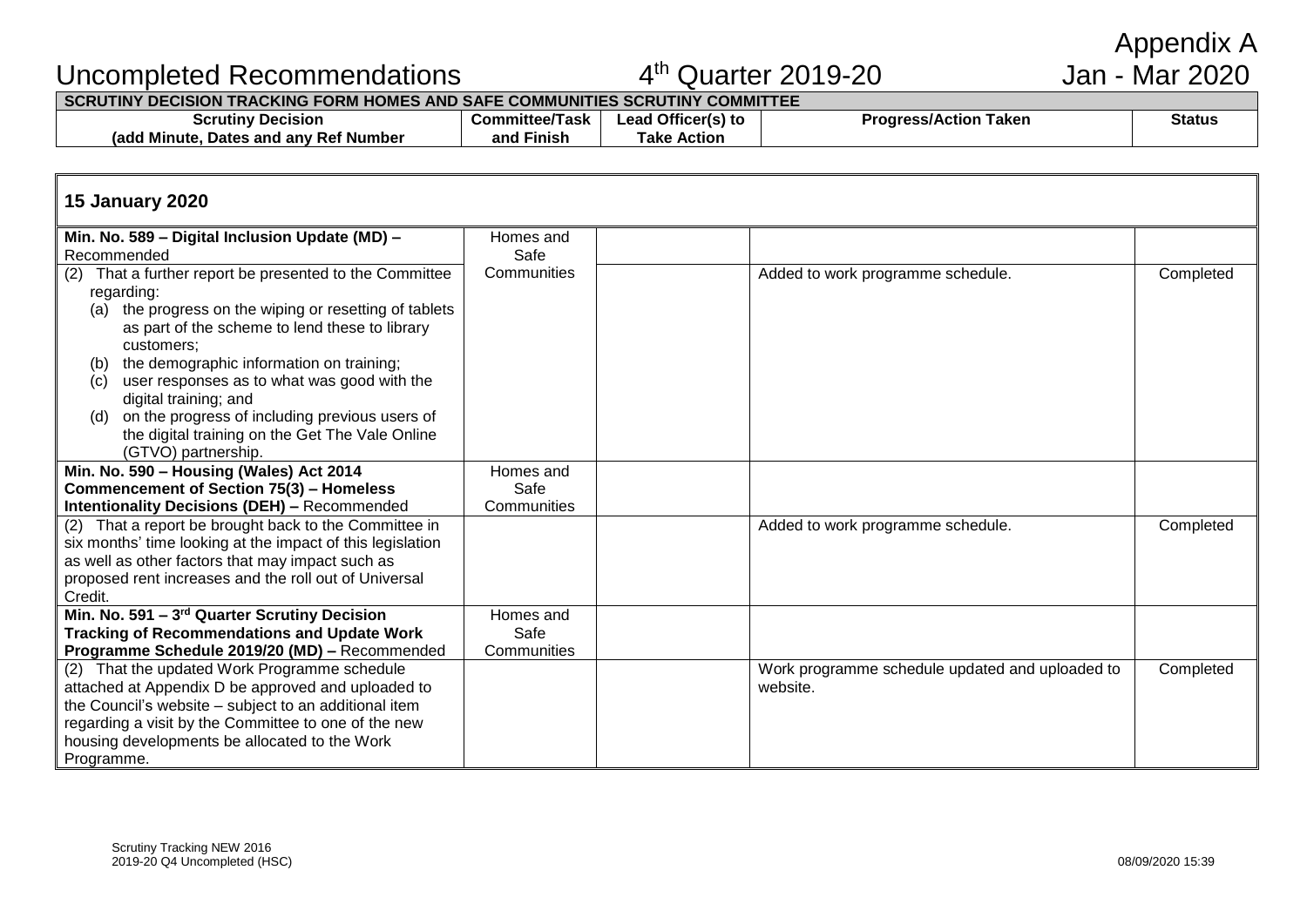# Uncompleted Recommendations 4

# $4<sup>th</sup>$  Quarter 2019-20

# Appendix A<br>Jan - Mar 2020

**SCRUTINY DECISION TRACKING FORM HOMES AND SAFE COMMUNITIES SCRUTINY COMMITTEE**

| Scrutiny<br>Decision                                   | <b>Committee/</b><br>Task | Officer(s) to<br>-eac | <b>Progress/A</b><br>Taken<br>ress/Action | <b>Status</b> |
|--------------------------------------------------------|---------------------------|-----------------------|-------------------------------------------|---------------|
| <b>s</b> and any Ref Number<br>Minute<br>Dates<br>rado | .<br>and<br>Finish        | Action<br>Take        |                                           |               |
|                                                        |                           |                       |                                           |               |

### **12 February 2020**

| Min. No. 678 – Welfare Reform – Impacts on Council          | Homes & Safe |                                   |           |
|-------------------------------------------------------------|--------------|-----------------------------------|-----------|
| Housing Tenants (Presentation) - Recommended                | Communities  |                                   |           |
| (2) That the Committee receive a report in the future       |              | Added to work programme schedule. | Completed |
| providing a further update on the impact of the roll out of |              |                                   |           |
| Universal Credit.                                           |              |                                   |           |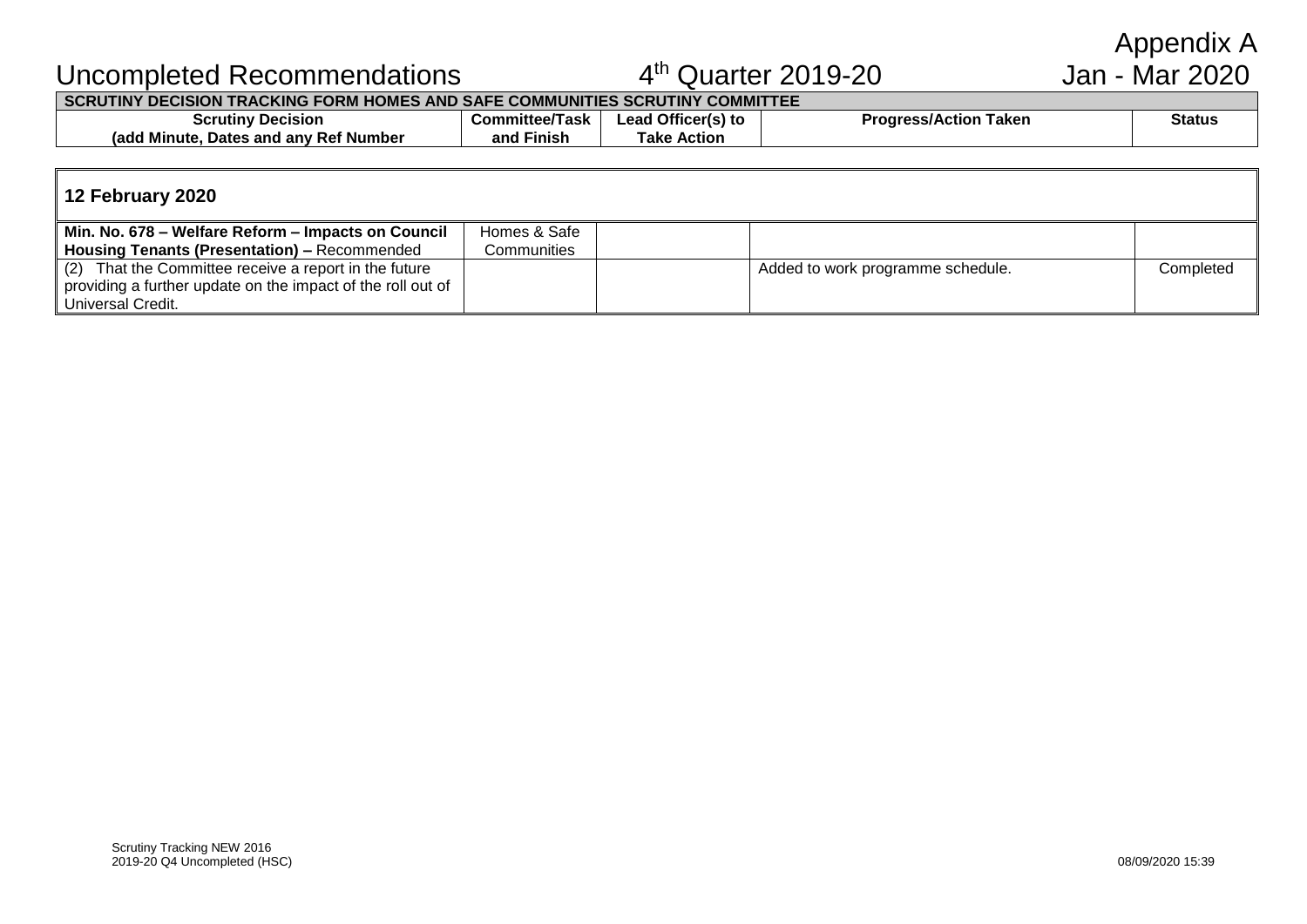Appendix B<br>Oct - Dec 2019

# Uncompleted Recommendations 33

# 3rd Quarter 2019/20

**SCRUTINY DECISION TRACKING FORM HOMES AND SAFE COMMUNITIES SCRUTINY COMMITTEE**

| Scrutiny<br><b>Decision</b>                                      | Committee<br>nttee/Task | Officer(s) to<br>_ead | Taken<br>ess/Action <sup>.</sup><br><b>Progress</b> | <b>Status</b> |
|------------------------------------------------------------------|-------------------------|-----------------------|-----------------------------------------------------|---------------|
| ,add M<br>⁄ Ref Number<br>* Minute.<br><b>: and anv</b><br>Dates | . .<br>Finish<br>and    | Action<br>Гаke        |                                                     |               |

| l 10 December 2019                                      |              |  |                                                            |         |  |  |
|---------------------------------------------------------|--------------|--|------------------------------------------------------------|---------|--|--|
| Min. No. 520 - Quarter 2 2019/20 Performance            | Homes & Safe |  |                                                            |         |  |  |
| Report: An Inclusive and Safe Vale (DEH) -              | Communities  |  |                                                            |         |  |  |
| Recommended                                             |              |  |                                                            |         |  |  |
| (4) That a report identifying an appropriate housing    |              |  | Added to work programme schedule.                          | Ongoing |  |  |
| solution for the Traveller community would be presented |              |  | At the meeting on 15 <sup>th</sup> January, 2020 Committee |         |  |  |
| to the Committee in the future following its review at  |              |  | recommended that this recommendation be shown              |         |  |  |
| Cabinet.                                                |              |  | as ongoing.                                                |         |  |  |
|                                                         |              |  | (Min No 591 refers)                                        |         |  |  |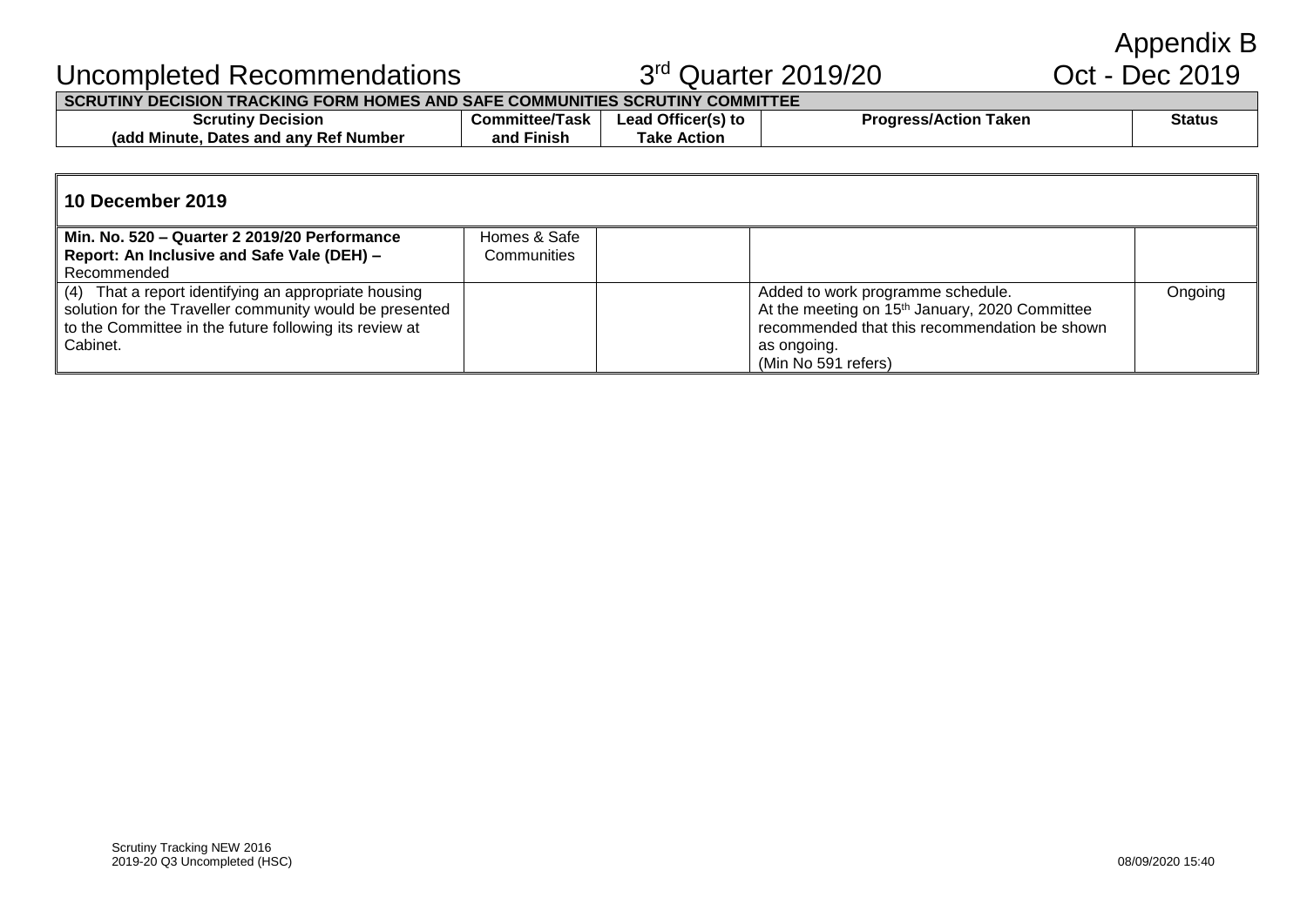Appendix C<br>Jul - Sep 2019

# Uncompleted Recommendations 2

# $2<sup>nd</sup>$  Quarter - 2019/20

### **SCRUTINY DECISION TRACKING FORM HOMES AND SAFE COMMUNITIES SCRUTINY COMMITTEE**

| Scrutiny<br><b>Decision</b>                     | Committee/Task       | $ -$<br>Lead Officer(s) to | Taken<br><b>Progress/Action</b> | <b>Status</b> |
|-------------------------------------------------|----------------------|----------------------------|---------------------------------|---------------|
| - Ref Number<br>Minute<br>ladc<br>Dates and any | and<br><b>Finish</b> | Action<br>⊺ake             |                                 |               |

#### **18 September 2019 Min. No. 299 – Tenant Engagement Strategy – Monitoring Report (DEH) –** Recommended Homes & Safe **Communities** (2) That the Scrutiny Committee be notified of the next FestiVale in order to attend. The Head of Housing and Building Services stated that the planning for FestiVale should start in February / March 2020 – with the expectation that the event would go ahead in August 2020. The Committee would be kept updated on its progress. Ongoing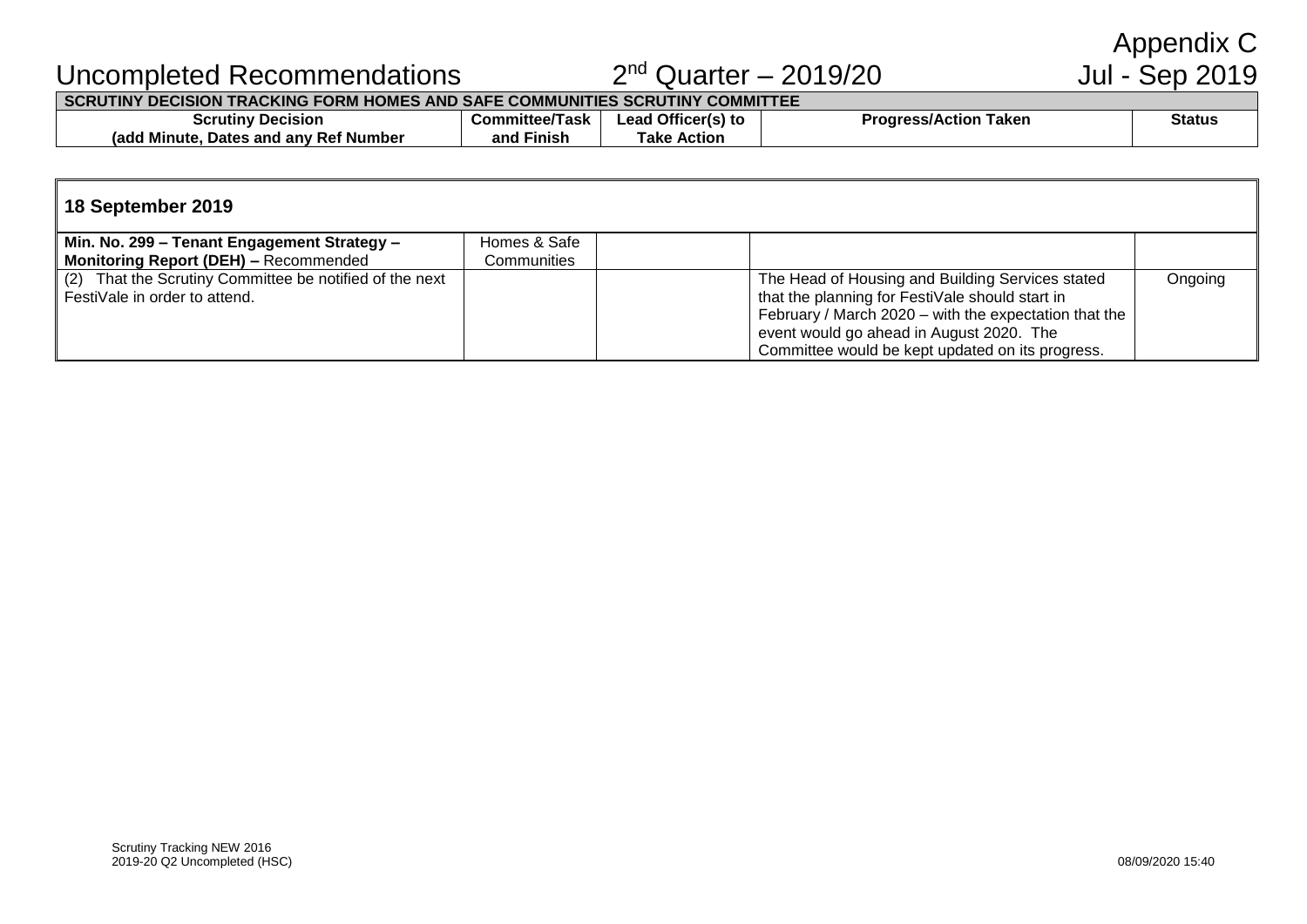|                                                                               |             |                     | Appendix D |
|-------------------------------------------------------------------------------|-------------|---------------------|------------|
| Uncompleted Recommendations                                                   | 2018/19     | Apr 2018 – Mar 2019 |            |
| SCRUTINY DECISION TRACKING FORM HOMES AND SAFE COMMUNITIES SCRUTINY COMMITTEE |             |                     |            |
|                                                                               | .<br>$\sim$ | .                   | __         |

| <b>scrutiny</b><br><b>Jecision</b><br>טכ                                  | .ommittee/T<br>-225<br>Task | $\sim$ $\sim$ $\sim$<br>Ufficer <sup>res</sup><br>Lead<br>481 I.C | aken<br>∍ction | <b>Status</b> |
|---------------------------------------------------------------------------|-----------------------------|-------------------------------------------------------------------|----------------|---------------|
| .<br>`Number<br>⊀ Minute.<br>and<br>-Rei<br>. anv<br><b>Dates</b><br>radd | Finisi.<br>and              | Action<br>Take                                                    |                |               |

| 06 March 2019                                             |              |                                                 |         |
|-----------------------------------------------------------|--------------|-------------------------------------------------|---------|
| Min. No. 815 - Environment and Neighbourhood              | Homes & Safe |                                                 |         |
| <b>Strategy (Housing) - Six Monthly Monitoring Report</b> | Communities  |                                                 |         |
| (DEH) - Recommended                                       |              |                                                 |         |
| That the Operational Delivery Plan as set out in          |              | Subsequent report pending for Committee meeting | Ongoing |
| Appendix 1 to the report be amended to reflect            |              | on 16th October, 2019.                          |         |
| comments made by the Scrutiny Committee.                  |              |                                                 |         |
|                                                           |              | Will now be part of the combined Annual Report  |         |
|                                                           |              | going to Committee in March 2020.               |         |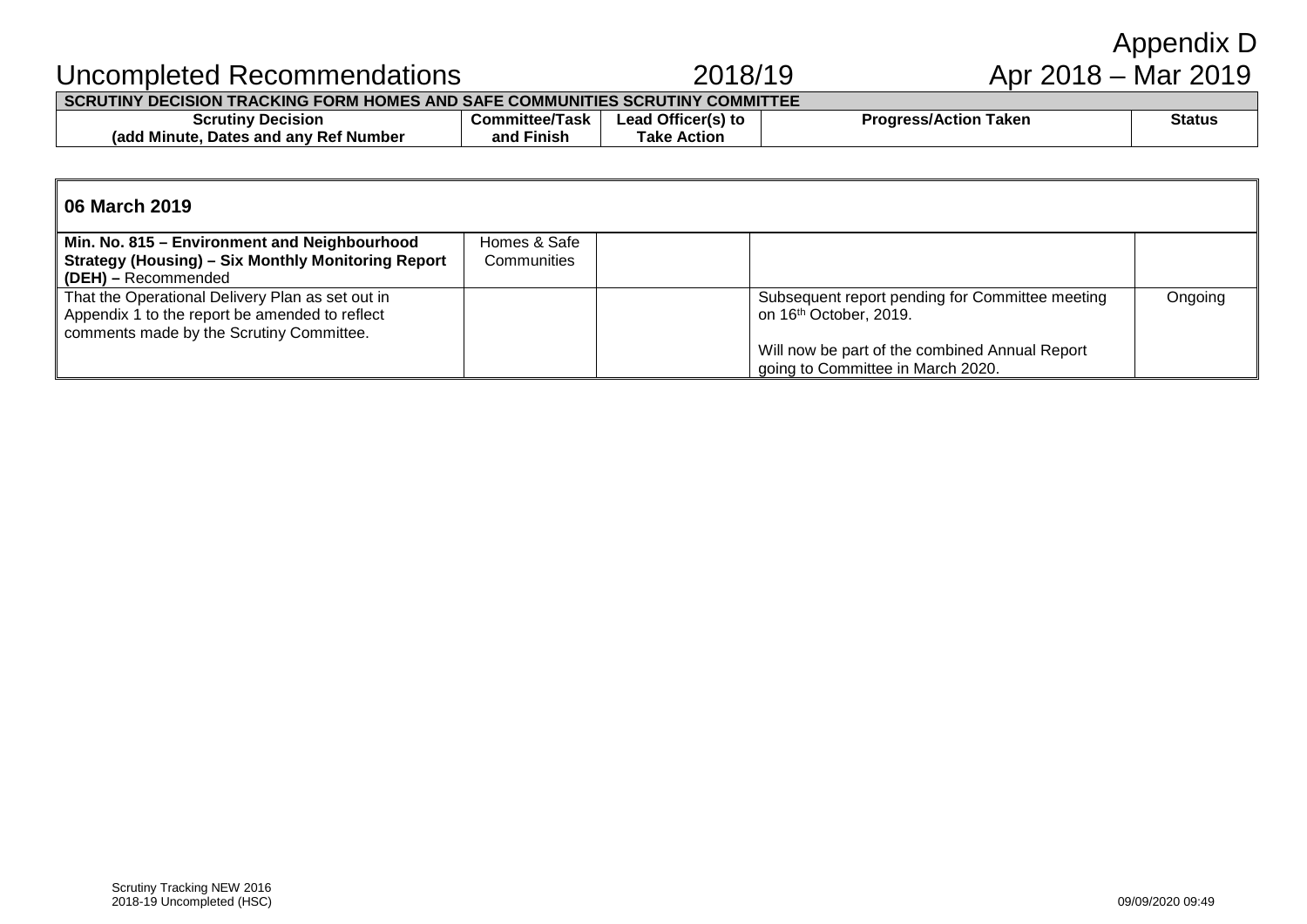# **VALE of GLAMORGAN BRO MORGANNWG**

# Vale of Glamorgan Homes and Safe Communities

# Forward Work Programme

# **September 2020 – April 2021**

| <b>Month</b> | <b>Report Title (add)</b><br><b>hyperlink to title</b><br>once uploaded to<br>website) | Origin of<br><b>Report, Links</b><br>to Corporate<br><b>Plan</b><br>Objectives,<br>and Previous<br><b>Related</b><br><b>Documents</b> | <b>Purpose of Report</b>              | <b>Actual Impact of</b><br>Report | <b>Responsible Officer and Contact</b><br><b>Details</b> | <b>Comment</b><br>/ Update /<br>Reason<br>for<br><b>Slippage</b> |
|--------------|----------------------------------------------------------------------------------------|---------------------------------------------------------------------------------------------------------------------------------------|---------------------------------------|-----------------------------------|----------------------------------------------------------|------------------------------------------------------------------|
| September    | <b>Annual Delivery</b>                                                                 | First report of                                                                                                                       | To present Quarter 1                  | That Members                      | <b>Sian Clemett-Davies</b>                               |                                                                  |
|              | <b>Plan Monitoring</b>                                                                 | its kind.                                                                                                                             | performance results for               | consider                          | Performance and Projects Officer                         |                                                                  |
|              | <b>Report: Quarter 1</b>                                                               |                                                                                                                                       | the period 1 <sup>st</sup> April 2020 | performance                       | 01446 703391                                             |                                                                  |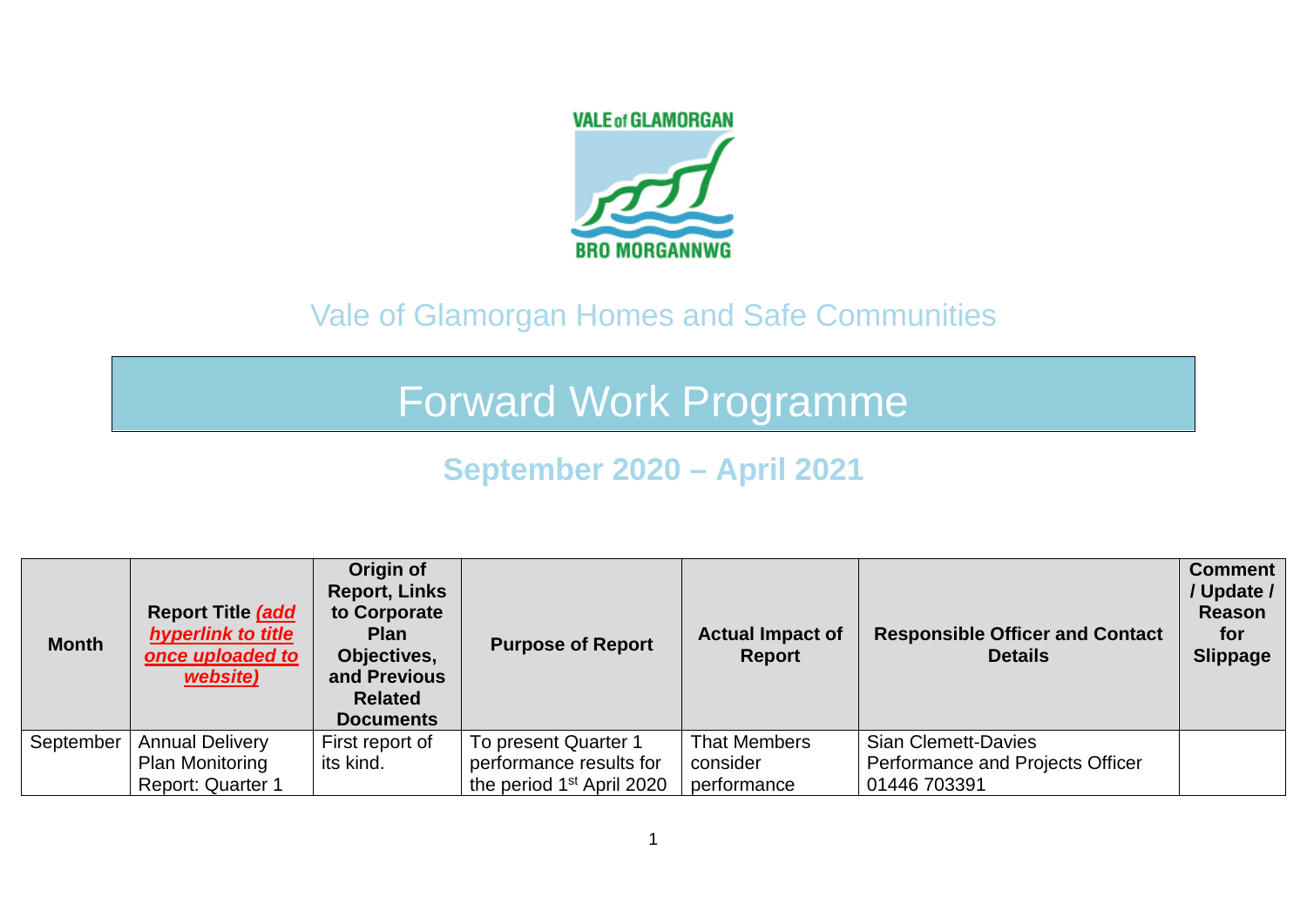| <b>Month</b> | Report Title (add<br>hyperlink to title<br>once uploaded to<br>website) | Origin of<br><b>Report, Links</b><br>to Corporate<br>Plan<br>Objectives,<br>and Previous<br><b>Related</b><br><b>Documents</b>                | <b>Purpose of Report</b>                                                                                                                                | <b>Actual Impact of</b><br><b>Report</b>                                                                                                                                                                                                                                                                                                                                                                                                                                      | <b>Responsible Officer and Contact</b><br><b>Details</b> | <b>Comment</b><br>/ Update /<br><b>Reason</b><br>for<br><b>Slippage</b> |
|--------------|-------------------------------------------------------------------------|-----------------------------------------------------------------------------------------------------------------------------------------------|---------------------------------------------------------------------------------------------------------------------------------------------------------|-------------------------------------------------------------------------------------------------------------------------------------------------------------------------------------------------------------------------------------------------------------------------------------------------------------------------------------------------------------------------------------------------------------------------------------------------------------------------------|----------------------------------------------------------|-------------------------------------------------------------------------|
|              | Performance<br>2020/21                                                  | <b>ADP Approved</b><br>under<br><b>Emergency</b><br><b>Powers during</b><br>the Covid-19<br>pandemic;<br>Tranche 4: EP<br><b>COVID-19 50.</b> | to 30 <sup>th</sup> June 2020 in<br>delivering our Annual<br>Delivery Plan<br>commitments as aligned<br>to our Corporate Plan<br>Well-being Objectives. | results and<br>progress towards<br>achieving the<br><b>Annual Delivery</b><br>Plan 2020/21. As<br>well as the Council<br>is effectively<br>assessing its<br>performance in line<br>with the<br>requirement to<br>secure continuous<br>improvement<br>outlined in the<br><b>Local Government</b><br>Measure (Wales)<br>2009 and reflecting<br>the requirement of<br>the Well-being of<br>Future<br>Generations<br>(Wales) Act 2015<br>that it maximises<br>its contribution to | snclemett-<br>davies@valeofglamorgan.gov.uk              |                                                                         |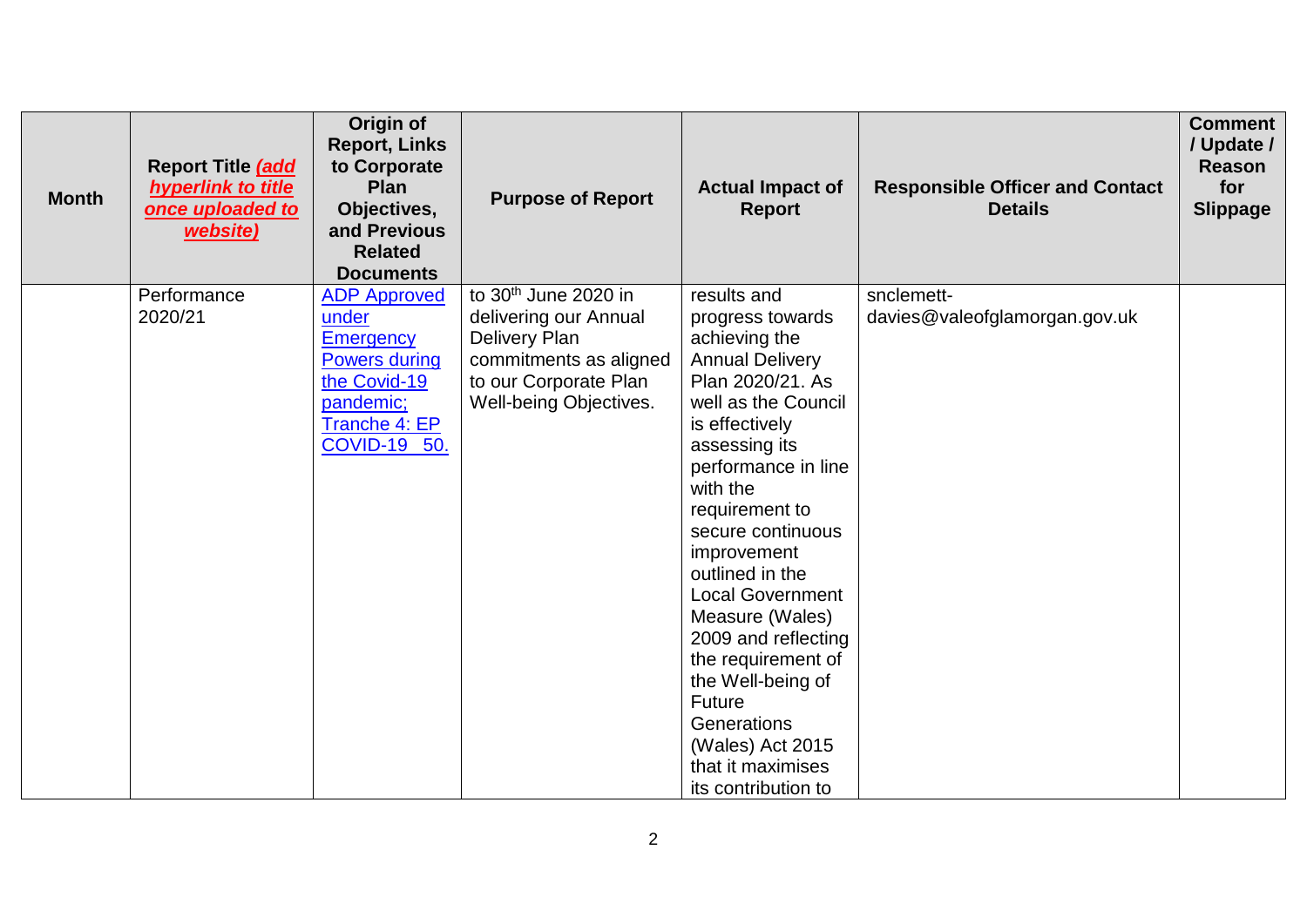| <b>Month</b> | Report Title (add<br>hyperlink to title<br>once uploaded to<br>website)                      | Origin of<br><b>Report, Links</b><br>to Corporate<br>Plan<br>Objectives,<br>and Previous<br><b>Related</b><br><b>Documents</b> | <b>Purpose of Report</b>                                                                                                                                                      | <b>Actual Impact of</b><br><b>Report</b>                                                                                      | <b>Responsible Officer and Contact</b><br><b>Details</b>                                                                                                                                                                                | <b>Comment</b><br>/ Update /<br><b>Reason</b><br>for<br><b>Slippage</b> |
|--------------|----------------------------------------------------------------------------------------------|--------------------------------------------------------------------------------------------------------------------------------|-------------------------------------------------------------------------------------------------------------------------------------------------------------------------------|-------------------------------------------------------------------------------------------------------------------------------|-----------------------------------------------------------------------------------------------------------------------------------------------------------------------------------------------------------------------------------------|-------------------------------------------------------------------------|
|              |                                                                                              |                                                                                                                                |                                                                                                                                                                               | achieving the well-<br>being goals for<br>Wales.                                                                              |                                                                                                                                                                                                                                         |                                                                         |
| September    | Revenue and<br><b>Capital Monitoring</b><br>for the Period 1st<br>April to 31st July<br>2020 | <b>Cabinet</b><br><b>Forward Work</b><br>Programme<br>Item.                                                                    | To advise Scrutiny<br>Committee of the<br>progress relating to<br>revenue and capital<br>expenditure for the<br>period 1 <sup>st</sup> April to<br>31 <sup>st</sup> July 2020 | That Members are<br>aware of the<br>projected revenue<br>outturn for 2020/21                                                  | Laura Davis<br><b>Finance Support Manager</b><br>01446 704639<br>LLDavis@valeofglamorgan.gov.uk                                                                                                                                         |                                                                         |
| September    | Presentation -<br><b>Coronavirus Update</b><br>Presentation                                  | Original<br>presentation.                                                                                                      | <b>Update to Scrutiny</b><br>regarding the response<br>and recovery made by<br>the Vale Council with<br>regard to the<br>Coronavirus                                          | That Members are<br>aware of the<br>response and<br>recovery made by<br>the Vale Council<br>with regard to the<br>Coronavirus | Tom Bowring<br><b>Head of Policy &amp; Business</b><br>Transformation<br>01446 709766<br>TBowring@valeofglamorgan.gov.uk<br><b>Miles Punter</b><br>Director of Environment & Housing<br>029 20673101<br>MEPunter@valeofglamorgan.gov.uk |                                                                         |
| September    | 4 <sup>th</sup> Quarter [Jan &<br>Feb] Decision<br>Tracking and                              | Previous<br>Report: 3rd                                                                                                        | To report progress on<br>the Scrutiny<br>recommendations and                                                                                                                  | To maintain<br>effective tracking<br>of the Committee's                                                                       | <b>Mark Thomas</b><br><b>Democratic and Scrutiny Services</b><br>Officer                                                                                                                                                                |                                                                         |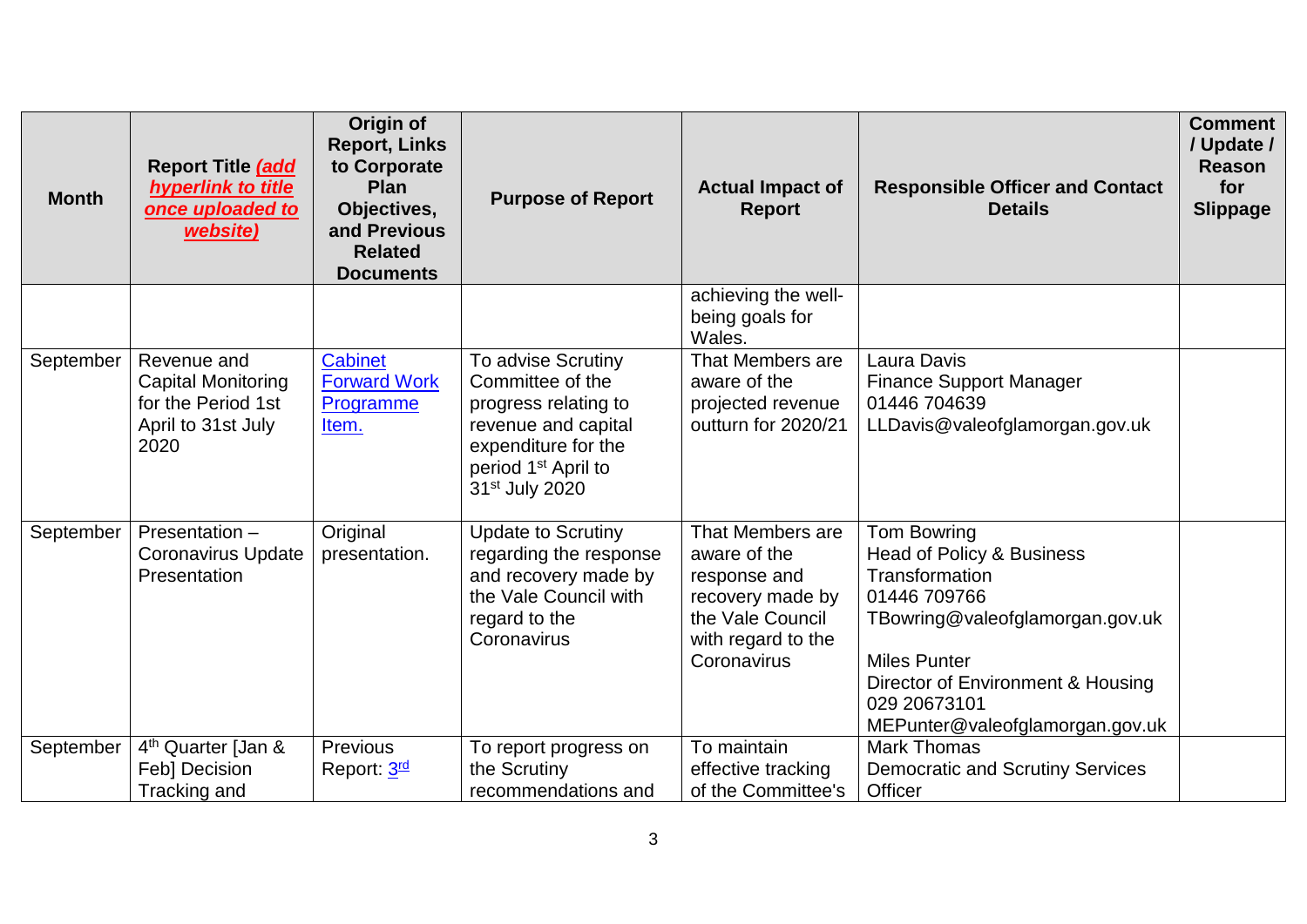| <b>Month</b> | Report Title (add<br>hyperlink to title<br>once uploaded to<br>website)                                                                                                                                 | Origin of<br><b>Report, Links</b><br>to Corporate<br>Plan<br>Objectives,<br>and Previous<br><b>Related</b><br><b>Documents</b>  | <b>Purpose of Report</b>                                                                                                    | <b>Actual Impact of</b><br><b>Report</b>                                                                                                                                       | <b>Responsible Officer and Contact</b><br><b>Details</b>                                                                    | <b>Comment</b><br>/ Update /<br><b>Reason</b><br>for<br><b>Slippage</b> |
|--------------|---------------------------------------------------------------------------------------------------------------------------------------------------------------------------------------------------------|---------------------------------------------------------------------------------------------------------------------------------|-----------------------------------------------------------------------------------------------------------------------------|--------------------------------------------------------------------------------------------------------------------------------------------------------------------------------|-----------------------------------------------------------------------------------------------------------------------------|-------------------------------------------------------------------------|
|              | <b>Forward Work</b><br>Programme                                                                                                                                                                        | <b>Quarter Report</b><br>19/20.                                                                                                 | to confirm the<br>Committee's work<br>programme for 2020/21                                                                 | recommendations.<br>That the updated<br>Work Programme<br>Schedule be<br>approved and<br>uploaded to the<br>Council's website.                                                 | 01446 709279<br>methomas@valeofglamorgan.gov.uk                                                                             |                                                                         |
| October      | Report on the<br><b>Output Information</b><br>and Relevant<br><b>Statistics informing</b><br>the Homelessness<br><b>Prevention Strategy</b><br>Action Plan and an<br>update on Action<br>Plan progress. | The last report<br>was due to go<br>to Committee in<br>March 2020 -<br>cancelled due<br>to Coronavirus.                         | Information and<br>progress update on the<br>implementation of this<br>strategy for Scrutiny to<br>consider.                | To ensure that the<br>actions in the<br>Homelessness<br>Action Plan are<br>progressing and<br>are driving<br>improvements in<br>the quality of the<br>homelessness<br>service. | Mike Ingram<br>Head of Housing and Building<br><b>Services</b><br>01446 709516<br>Mingram@valeofglamorgan.gov.uk            |                                                                         |
| October      | 2 <sup>nd</sup> Quarter [Sept]<br><b>Decision Tracking</b><br>and Forward Work<br>Programme                                                                                                             | <b>Previous</b><br>Report: 4 <sup>th</sup><br><b>Quarter Report</b><br>19/20.<br>1 <sup>st</sup> Quarter<br><b>Report 20/21</b> | To report progress on<br>the Scrutiny<br>recommendations and<br>to confirm the<br>Committee's work<br>programme for 2020/21 | To maintain<br>effective tracking<br>of the Committee's<br>recommendations.<br>That the updated<br>Work Programme<br>Schedule be                                               | <b>Mark Thomas</b><br><b>Democratic and Scrutiny Services</b><br>Officer<br>01446 709279<br>methomas@valeofglamorgan.gov.uk |                                                                         |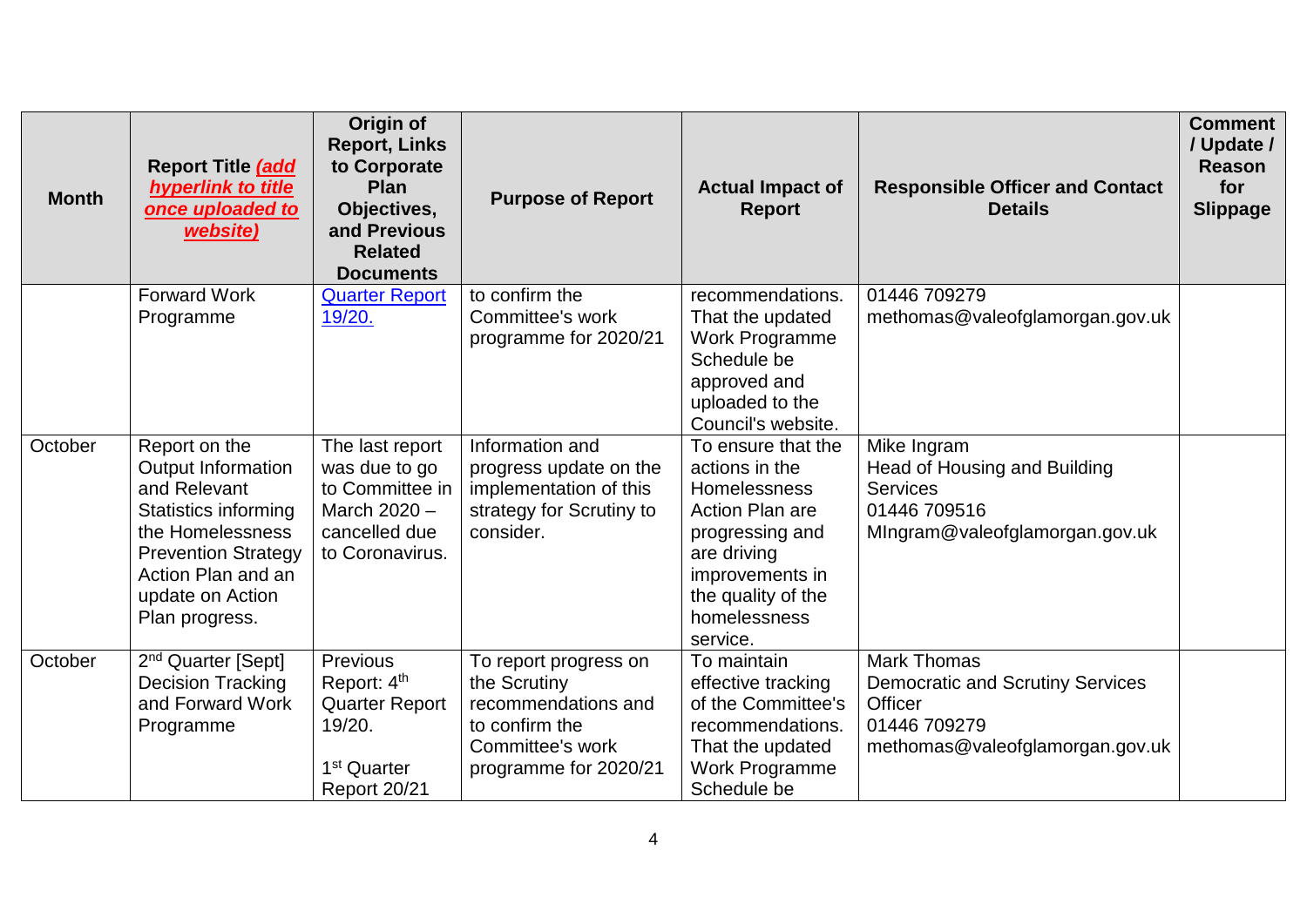| <b>Month</b> | Report Title (add<br>hyperlink to title<br>once uploaded to<br>website)                                                                                                                  | Origin of<br><b>Report, Links</b><br>to Corporate<br><b>Plan</b><br>Objectives,<br>and Previous<br><b>Related</b><br><b>Documents</b> | <b>Purpose of Report</b>                                                                                                                                                                                                             | <b>Actual Impact of</b><br><b>Report</b>                                                                                         | <b>Responsible Officer and Contact</b><br><b>Details</b>                                                                                                                                                                     | <b>Comment</b><br>/ Update /<br><b>Reason</b><br>for<br><b>Slippage</b> |
|--------------|------------------------------------------------------------------------------------------------------------------------------------------------------------------------------------------|---------------------------------------------------------------------------------------------------------------------------------------|--------------------------------------------------------------------------------------------------------------------------------------------------------------------------------------------------------------------------------------|----------------------------------------------------------------------------------------------------------------------------------|------------------------------------------------------------------------------------------------------------------------------------------------------------------------------------------------------------------------------|-------------------------------------------------------------------------|
|              |                                                                                                                                                                                          | not presented<br>due to<br>meetings<br>cancelled<br>during Covid 19<br>pandemic.                                                      |                                                                                                                                                                                                                                      | approved and<br>uploaded to the<br>Council's website.                                                                            |                                                                                                                                                                                                                              |                                                                         |
| October      | Coronavirus<br><b>Recovery Strategy</b>                                                                                                                                                  | <b>Cabinet</b><br><b>Forward Work</b><br>Programme<br>Item.                                                                           | To present the Recovery<br>Strategy for<br>consideration and<br>approval.                                                                                                                                                            | Members are<br>informed of the<br><b>Council's Recovery</b><br>approach following<br>the National<br>Pandemic<br>response phase. | <b>Miles Punter</b><br>Director of Environment & Housing<br>029 20673101<br>MEPunter@valeofglamorgan.gov.uk                                                                                                                  |                                                                         |
| October      | Vale of Glamorgan<br><b>Annual Report</b><br>(Improvement Plan<br>Part 2) / End of<br>Year / Q4<br>Performance<br>Report (to be<br>combined with the<br>End of Year<br>2019/20 Corporate | <b>Cabinet</b><br><b>Forward Work</b><br>Programme<br>Item.                                                                           | To present the Council's<br><b>Annual Performance</b><br><b>Report for Cabinet's</b><br>consideration and<br>approval, including an<br>update on progress<br>being made against<br>recommendations from<br>the Council's regulators. | That progress<br>towards achieving<br>key outcomes in<br>line with the<br>Corporate Plan is<br>made.                             | Tom Bowring<br>Head of Policy & Business<br>Transformation<br>01446 709766<br>TBowring@valeofglamorgan.gov.uk<br><b>Miles Punter</b><br>Director of Environment & Housing<br>029 20673101<br>MEPunter@valeofglamorgan.gov.uk |                                                                         |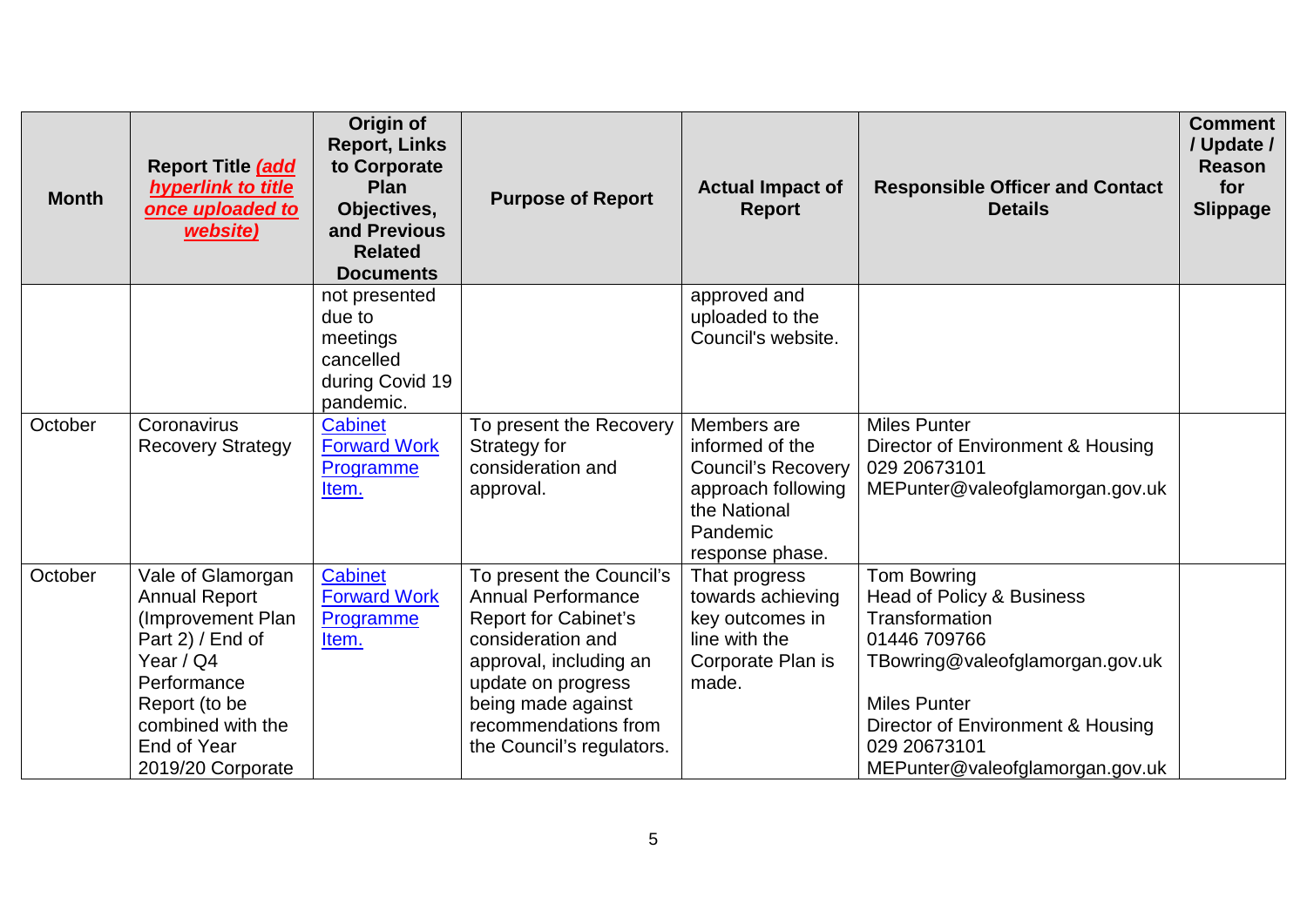| <b>Month</b> | Report Title (add<br>hyperlink to title<br>once uploaded to<br>website)              | Origin of<br><b>Report, Links</b><br>to Corporate<br>Plan<br>Objectives,<br>and Previous<br><b>Related</b><br><b>Documents</b> | <b>Purpose of Report</b>                                                                                                            | <b>Actual Impact of</b><br><b>Report</b>                                                                                   | <b>Responsible Officer and Contact</b><br><b>Details</b>                                                         | <b>Comment</b><br>/ Update /<br><b>Reason</b><br>for<br><b>Slippage</b> |
|--------------|--------------------------------------------------------------------------------------|--------------------------------------------------------------------------------------------------------------------------------|-------------------------------------------------------------------------------------------------------------------------------------|----------------------------------------------------------------------------------------------------------------------------|------------------------------------------------------------------------------------------------------------------|-------------------------------------------------------------------------|
|              | <b>Plan Performance</b><br>Report                                                    |                                                                                                                                |                                                                                                                                     |                                                                                                                            |                                                                                                                  |                                                                         |
| November     | Vale of Glamorgan<br><b>Local Housing</b><br><b>Market Assessment</b><br>(LHMA) 2019 | <b>Cabinet</b><br><b>Forward Work</b><br>Programme<br>Item.                                                                    | To request the adoption<br>of the LHMA                                                                                              | <b>TBC</b>                                                                                                                 | Mike Ingram<br>Head of Housing and Building<br><b>Services</b><br>01446 709516<br>MIngram@valeofglamorgan.gov.uk |                                                                         |
| November     | Vale of Glamorgan<br><b>Community Safety</b><br><b>Strategy</b>                      | Cabinet<br><b>Forward Work</b><br>Programme<br>Item.                                                                           | Scrutiny around<br>adoption of the Strategy                                                                                         | <b>TBC</b>                                                                                                                 | Mike Ingram<br>Head of Housing and Building<br><b>Services</b><br>01446 709516<br>MIngram@valeofglamorgan.gov.uk |                                                                         |
| November     | <b>YOS Recovery Plan</b>                                                             | Original report in<br>light of the<br>Coronavirus<br>Pandemic.                                                                 | To present the Recovery<br>Strategy for<br>consideration and<br>approval.                                                           | Members are<br>informed of the<br><b>YOS Recovery</b><br>approach following<br>the National<br>Pandemic<br>response phase. | Paula Barnett<br><b>YOS Manager</b><br>01446 745820<br>PBarnett@valeofglamorgan.gov.uk                           |                                                                         |
| December     | <b>Initial Capital</b><br>Programme<br>Proposals 2021/22<br>to 2025/26 and           | <b>Cabinet</b><br><b>Forward Work</b><br>Programme<br>Item.                                                                    | To submit the Initial<br><b>Capital Programme</b><br>Proposals for 2021/22 to<br><b>Scrutiny Committees for</b><br>consultation and | In order that<br>Cabinet be<br>informed of the<br>comments of<br>Scrutiny                                                  | Laura Davis<br><b>Finance Support Manager</b><br>01446 704639<br>LLDavis@valeofglamorgan.gov.uk                  |                                                                         |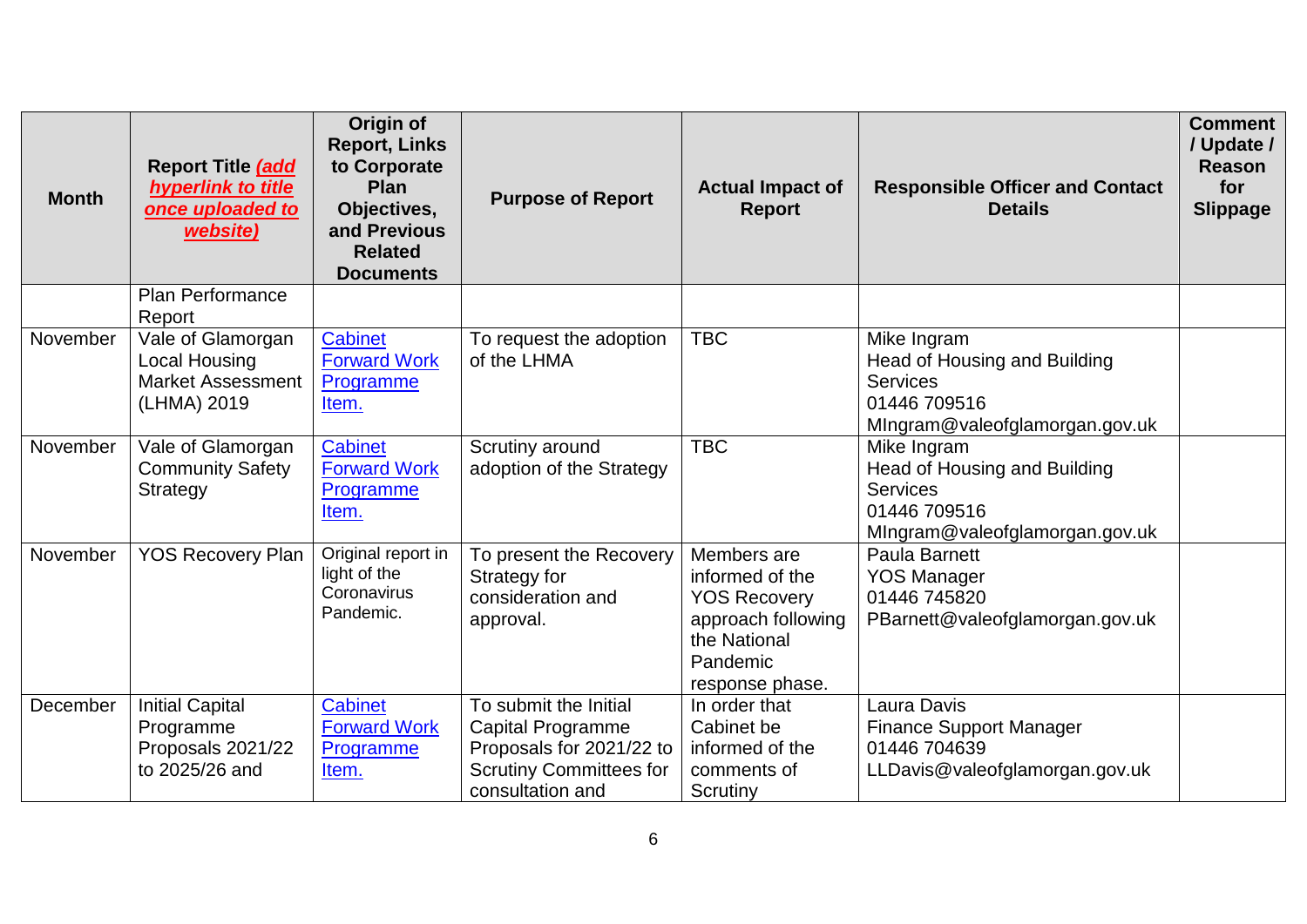| <b>Month</b> | Report Title (add<br>hyperlink to title<br>once uploaded to<br>website)                                                        | Origin of<br><b>Report, Links</b><br>to Corporate<br><b>Plan</b><br>Objectives,<br>and Previous<br><b>Related</b><br><b>Documents</b> | <b>Purpose of Report</b>                                                                                                                                                     | <b>Actual Impact of</b><br><b>Report</b>                                                                                                                             | <b>Responsible Officer and Contact</b><br><b>Details</b>                                        | <b>Comment</b><br>/ Update /<br><b>Reason</b><br>for<br><b>Slippage</b> |
|--------------|--------------------------------------------------------------------------------------------------------------------------------|---------------------------------------------------------------------------------------------------------------------------------------|------------------------------------------------------------------------------------------------------------------------------------------------------------------------------|----------------------------------------------------------------------------------------------------------------------------------------------------------------------|-------------------------------------------------------------------------------------------------|-------------------------------------------------------------------------|
|              | Capital Monitoring<br>2020/21                                                                                                  |                                                                                                                                       | amendments to the<br>current Capital<br>Programme                                                                                                                            | Committees and<br>other consultees<br>before making a<br>final proposal on<br>the budget.                                                                            |                                                                                                 |                                                                         |
| December     | <b>Initial Revenue</b><br><b>Budget Proposals</b><br>2021/21 and<br><b>Revised Budget</b><br>2020/21                           | <b>Cabinet</b><br><b>Forward Work</b><br>Programme<br>Item.                                                                           | To inform Scrutiny<br>Committee of the<br>amended revenue<br>budget for 2020/21 and<br>to submit for<br>consultation the initial<br>revenue budget<br>proposals for 2021/22. | In order that<br>Cabinet can<br>consider the<br>comments of<br>Scrutiny<br>Committees and<br>other consultees<br>before making a<br>final proposal on<br>the budget. | Laura Davis<br><b>Finance Support Manager</b><br>01446 704639<br>LLDavis@valeofglamorgan.gov.uk |                                                                         |
| December     | <b>Initial Housing</b><br><b>Revenue Account</b><br><b>Budget Proposals</b><br>2021/22 and<br><b>Revised Budget</b><br>2020/21 | Cabinet<br><b>Forward Work</b><br>Programme<br>Item.                                                                                  | That the Housing<br>Revenue Account (HRA)<br>Budget budget proposal<br>be considered, and any<br>recommendations<br>passed to CPR as the<br>lead Scrutiny<br>Committee.      | In order that<br>Cabinet be<br>informed of the<br>comments of the<br>Scrutiny<br>Committee before<br>making a final<br>proposal on the<br>budget.                    | Laura Davis<br><b>Finance Support Manager</b><br>01446 704639<br>LLDavis@valeofglamorgan.gov.uk |                                                                         |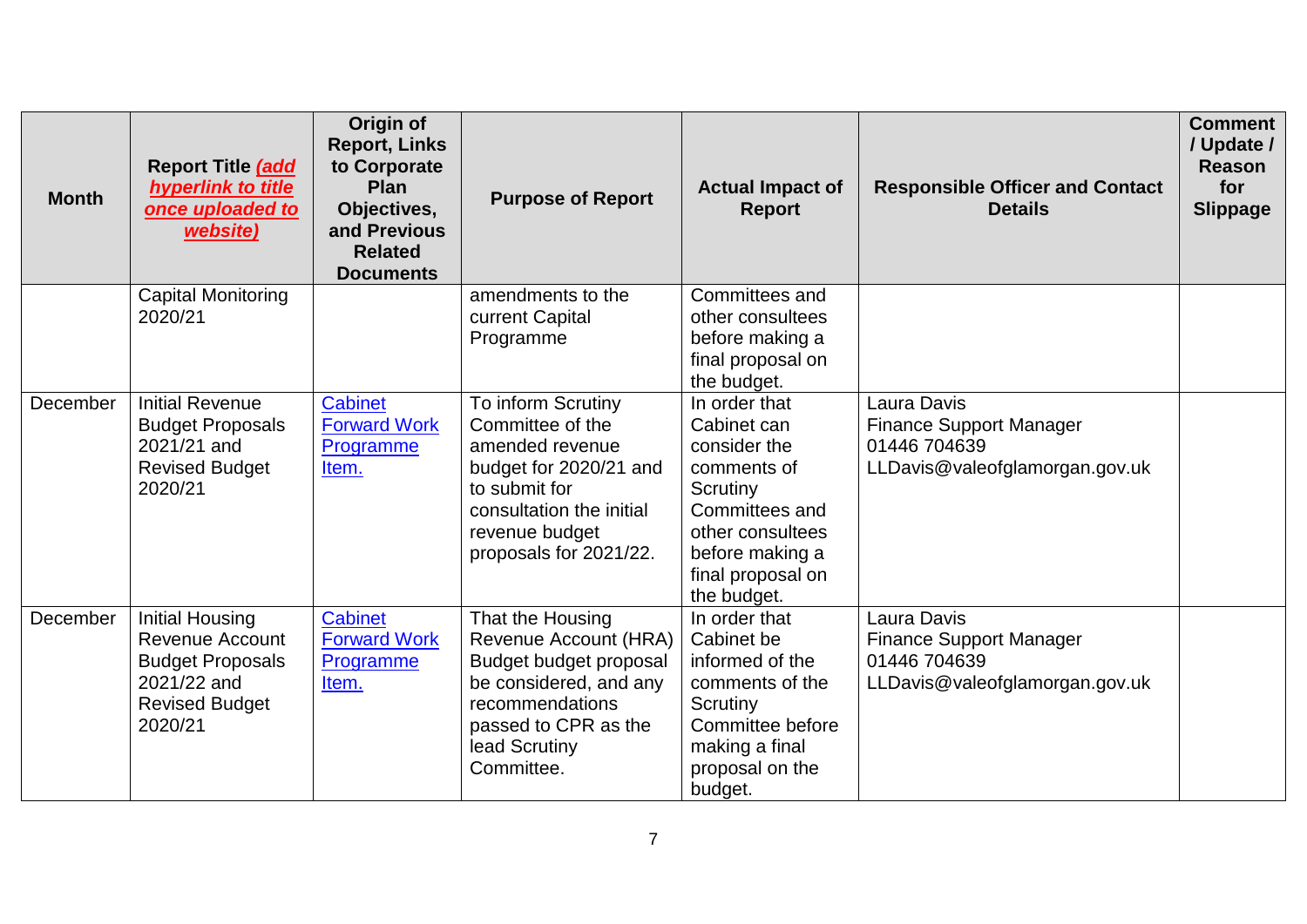| <b>Month</b> | Report Title (add<br>hyperlink to title<br>once uploaded to<br>website)                          | Origin of<br><b>Report, Links</b><br>to Corporate<br><b>Plan</b><br>Objectives,<br>and Previous<br><b>Related</b><br><b>Documents</b> | <b>Purpose of Report</b>                                                                                                                                                                                              | <b>Actual Impact of</b><br><b>Report</b>                                                                                                                                                                                                                                                                                                                                                                                                                | <b>Responsible Officer and Contact</b><br><b>Details</b>                                                                      | <b>Comment</b><br>/ Update /<br>Reason<br>for<br><b>Slippage</b> |
|--------------|--------------------------------------------------------------------------------------------------|---------------------------------------------------------------------------------------------------------------------------------------|-----------------------------------------------------------------------------------------------------------------------------------------------------------------------------------------------------------------------|---------------------------------------------------------------------------------------------------------------------------------------------------------------------------------------------------------------------------------------------------------------------------------------------------------------------------------------------------------------------------------------------------------------------------------------------------------|-------------------------------------------------------------------------------------------------------------------------------|------------------------------------------------------------------|
| December     | <b>Quarter 2 20/21</b><br>[July & Sept]<br>Performance<br>Report: An Inclusive<br>and Safe Vale. | <b>Quarter 1</b><br>reported:<br>September 20                                                                                         | To present Quarter 2<br>performance results for<br>the period 1 <sup>st</sup> April 2020<br>to 30 <sup>th</sup> September 2021<br>for the Corporate Plan<br>Well-being Outcome 1,<br>'An Inclusive and Safe<br>Vale.' | To ensure the<br>Council clearly<br>demonstrates the<br>progress being<br>made towards<br>achieving its<br>Corporate Plan<br>Well-being<br>Outcomes aimed<br>at making a<br>positive difference<br>to the lives of Vale<br>of Glamorgan<br>citizens. To ensure<br>the Council is<br>effectively<br>assessing its<br>performance in line<br>with the<br>requirement to<br>secure continuous<br>improvement<br>outlined in the<br><b>Local Government</b> | <b>Sian Clemett-Davies</b><br>Performance and Projects Officer<br>01446 703391<br>snclemett-<br>davies@valeofglamorgan.gov.uk |                                                                  |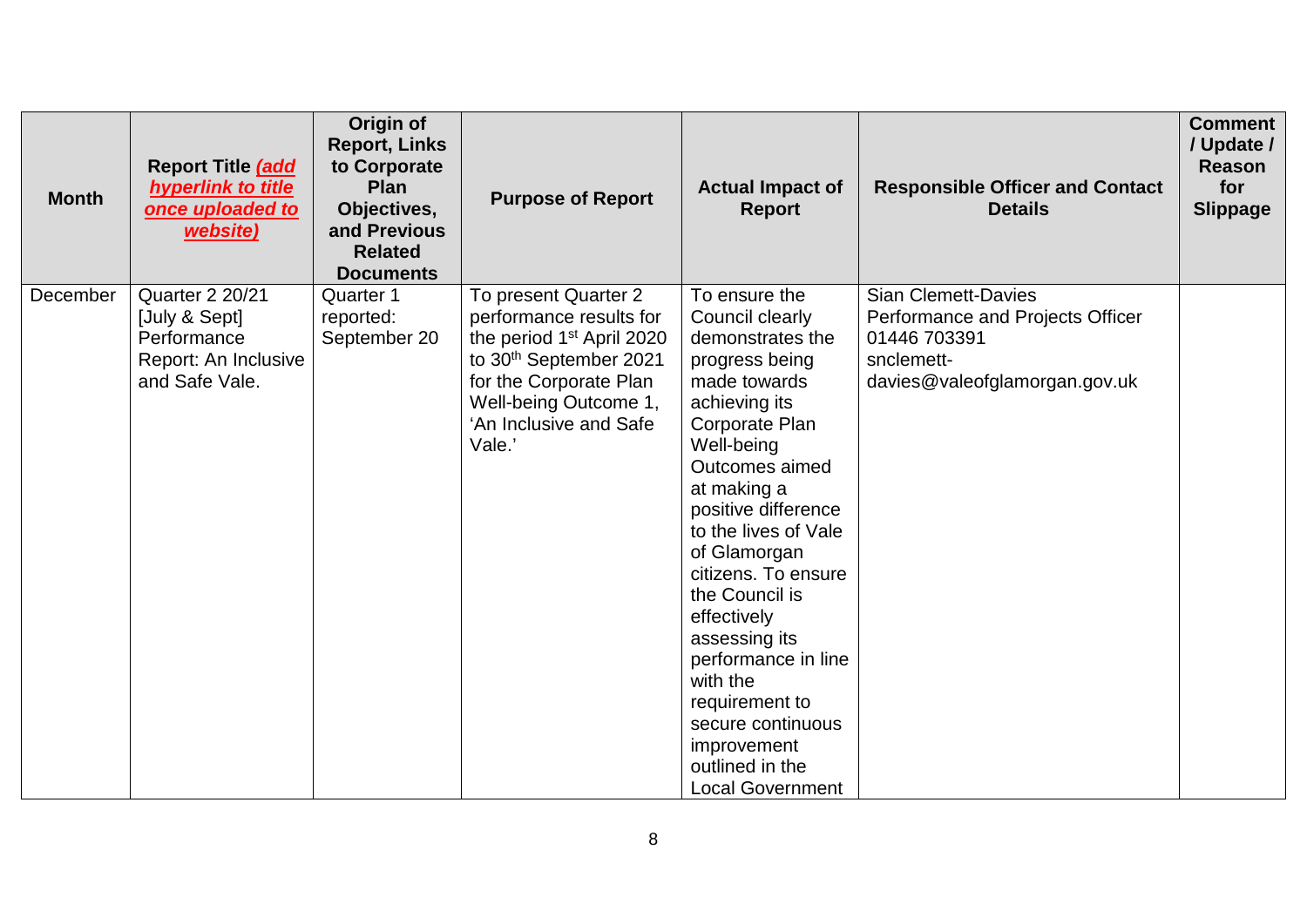| <b>Month</b> | Report Title (add<br>hyperlink to title<br>once uploaded to<br>website) | Origin of<br><b>Report, Links</b><br>to Corporate<br>Plan<br>Objectives,<br>and Previous<br><b>Related</b><br><b>Documents</b> | <b>Purpose of Report</b>                                                                                                             | <b>Actual Impact of</b><br><b>Report</b>                                                                                                                                                                                     | <b>Responsible Officer and Contact</b><br><b>Details</b>                                                         | <b>Comment</b><br>/ Update /<br><b>Reason</b><br>for<br><b>Slippage</b> |
|--------------|-------------------------------------------------------------------------|--------------------------------------------------------------------------------------------------------------------------------|--------------------------------------------------------------------------------------------------------------------------------------|------------------------------------------------------------------------------------------------------------------------------------------------------------------------------------------------------------------------------|------------------------------------------------------------------------------------------------------------------|-------------------------------------------------------------------------|
|              |                                                                         |                                                                                                                                |                                                                                                                                      | Measure (Wales)<br>2009 and reflecting<br>the requirement of<br>the Well-being of<br>Future<br>Generations<br>(Wales) Act 2015<br>that it maximises<br>its contribution to<br>achieving the<br>wellbeing goals for<br>Wales. |                                                                                                                  |                                                                         |
| December     | Corporate<br>Safeguarding<br>Annual Report &<br>Mid Term update         | <b>Cabinet</b><br><b>Forward Work</b><br>Programme<br>Item.                                                                    | To consider the work<br>that has been taken to<br>improve Corporate<br>Safeguarding and the<br>protection of children<br>and adults. | To ensure<br>corporate wide<br>scrutiny of these<br>arrangements.                                                                                                                                                            | Lance Carver<br><b>Director of Social Services</b><br>01446 704678<br>lcarver@valeofglamorgan.gov.uk             |                                                                         |
| December     | Vale Timebanking<br>Project                                             | Had been due<br>to go to April's<br>Committee -<br>cancelled due<br>to Coronavirus.                                            | Update on Timebanking<br>Project                                                                                                     | Update on<br>Timebanking<br>Project                                                                                                                                                                                          | Mike Ingram<br>Head of Housing and Building<br><b>Services</b><br>01446 709516<br>Mingram@valeofglamorgan.gov.uk |                                                                         |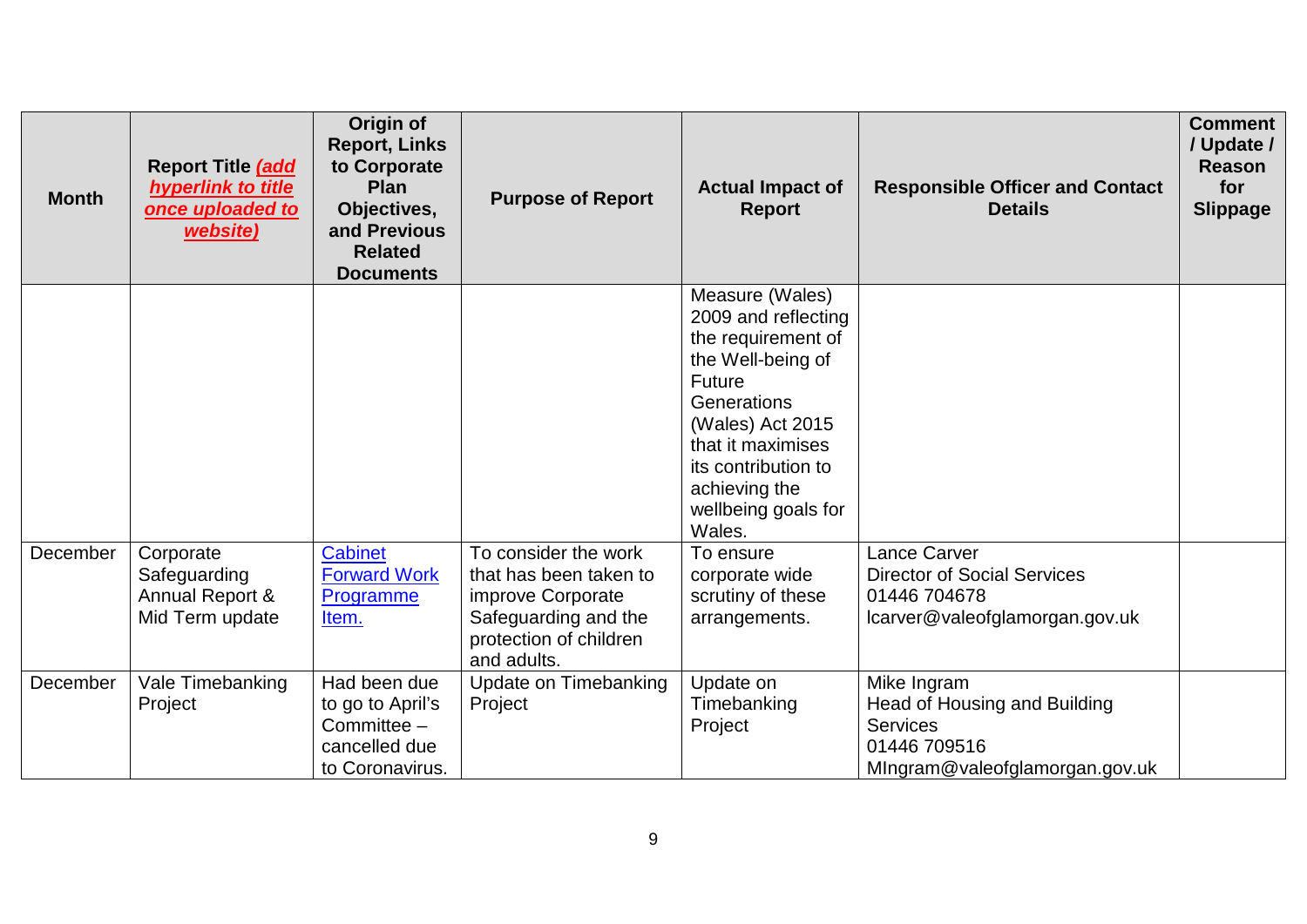| <b>Month</b> | Report Title (add<br>hyperlink to title<br>once uploaded to<br>website)                                                                                                                                                            | Origin of<br><b>Report, Links</b><br>to Corporate<br>Plan<br>Objectives,<br>and Previous<br><b>Related</b><br><b>Documents</b>                                                                                                 | <b>Purpose of Report</b>                                                                                              | <b>Actual Impact of</b><br><b>Report</b>                                                        | <b>Responsible Officer and Contact</b><br><b>Details</b>                                                                    | <b>Comment</b><br>/ Update /<br><b>Reason</b><br>for<br><b>Slippage</b> |
|--------------|------------------------------------------------------------------------------------------------------------------------------------------------------------------------------------------------------------------------------------|--------------------------------------------------------------------------------------------------------------------------------------------------------------------------------------------------------------------------------|-----------------------------------------------------------------------------------------------------------------------|-------------------------------------------------------------------------------------------------|-----------------------------------------------------------------------------------------------------------------------------|-------------------------------------------------------------------------|
| December     | <b>Annual Monitoring</b><br>Report - combined<br>(Community)<br>Investment<br>Strategy, the<br>Tenant<br>Engagement<br>Strategy, the<br><b>Customer Services</b><br>Strategy and<br>Environment and<br>Neighbourhood<br>Strategy). | Had been due<br>to go to April's<br>Committee but<br>delayed due to<br>Coronavirus.<br>Due to these<br>current<br>strategies<br>coming to an<br>end, going<br>forward the<br>new strategies<br>will be reported<br>separately. | For Scrutiny to monitor<br>the implementation/<br>progress of these<br>strategies in a<br>combined, annual<br>format. | To assess and<br>consider the<br>progress made.                                                 | <b>Nick Jones</b><br>Housing and Strategic Projects<br><b>Team Leader</b><br>02920673252<br>njones@valeofglamorgan.gov.uk   |                                                                         |
| January      | Revenue and<br><b>Capital Monitoring</b>                                                                                                                                                                                           | <b>Cabinet</b><br><b>Forward Work</b><br>Programme<br>Item.                                                                                                                                                                    | To advise Scrutiny<br>Committee of the<br>progress relating to<br>revenue and capital<br>expenditure.                 | That Members are<br>aware of the<br>projected revenue<br>outturn.                               | Laura Davis<br><b>Finance Support Manager</b><br>01446 704639<br>LLDavis@valeofglamorgan.gov.uk                             |                                                                         |
| January      | 3rd Quarter [Oct,<br>Nov & Decl<br><b>Decision Tracking</b><br>and Forward Work<br>Programme.                                                                                                                                      | Previous report<br>- 2 <sup>nd</sup> Quarter<br>20/21                                                                                                                                                                          | To report progress on<br>the Scrutiny<br>recommendations and<br>to confirm the                                        | To maintain<br>effective tracking<br>of the Committee's<br>recommendations.<br>That the updated | <b>Mark Thomas</b><br><b>Democratic and Scrutiny Services</b><br>Officer<br>01446 709279<br>methomas@valeofglamorgan.gov.uk |                                                                         |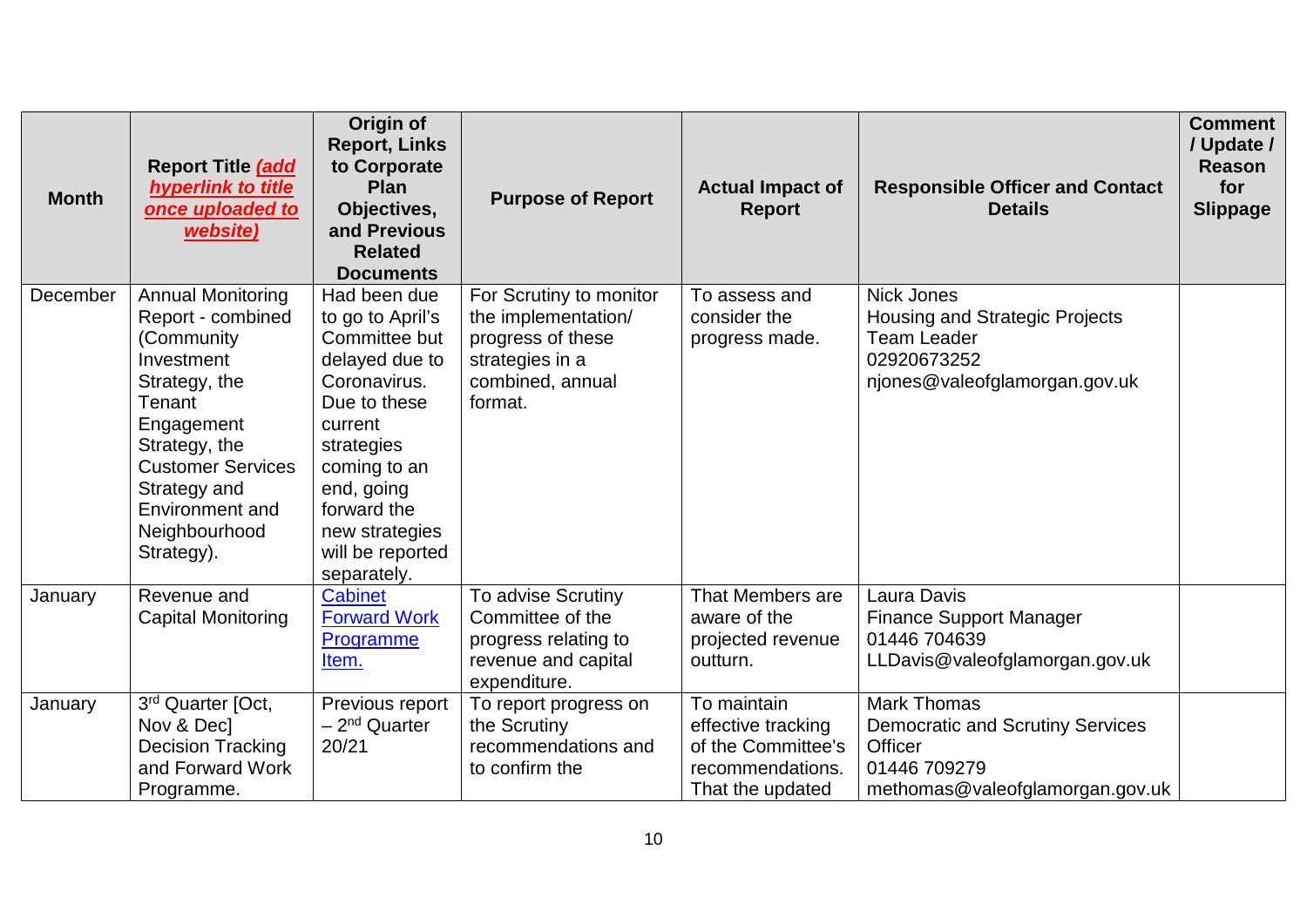| <b>Month</b> | Report Title (add<br>hyperlink to title<br>once uploaded to<br>website) | Origin of<br><b>Report, Links</b><br>to Corporate<br>Plan<br>Objectives,<br>and Previous<br><b>Related</b><br><b>Documents</b> | <b>Purpose of Report</b>                                                                                              | <b>Actual Impact of</b><br><b>Report</b>                                                                                                                           | <b>Responsible Officer and Contact</b><br><b>Details</b>                                                         | <b>Comment</b><br>/ Update /<br><b>Reason</b><br>for<br><b>Slippage</b> |
|--------------|-------------------------------------------------------------------------|--------------------------------------------------------------------------------------------------------------------------------|-----------------------------------------------------------------------------------------------------------------------|--------------------------------------------------------------------------------------------------------------------------------------------------------------------|------------------------------------------------------------------------------------------------------------------|-------------------------------------------------------------------------|
|              |                                                                         |                                                                                                                                | Committee's work<br>programme for 2020/21                                                                             | Work Programme<br>Schedule be<br>approved and<br>uploaded to the<br>Council's website.                                                                             |                                                                                                                  |                                                                         |
| February     | Youth Offending<br>Service:<br>Performance<br>Report.                   | The<br>Coronavirus<br>Pandemic has<br>pushed this<br>back to<br>February.                                                      | To inform Scrutiny about<br>the performance of the<br><b>Youth Offending Service</b><br>during the mid-year<br>period | To ensure Scrutiny<br>are able to<br>exercise oversight<br>of the Youth<br><b>Offending Service</b><br>performance<br>against UK/<br>devolved/local<br>indicators. | Paula Barnett<br><b>YOS Manager</b><br>01446 745820<br>PBarnett@valeofglamorgan.gov.uk                           |                                                                         |
| February     | <b>New Tenant</b><br>Engagement<br>Strategy.                            | New report                                                                                                                     | To inform Scrutiny about<br>the new strategy.                                                                         | To ensure Scrutiny<br>have oversight of<br>the strategy.                                                                                                           | Mike Ingram<br>Head of Housing and Building<br><b>Services</b><br>01446 709516<br>MIngram@valeofglamorgan.gov.uk |                                                                         |
| March        | Revenue and<br>Capital Monitoring.                                      | <b>Cabinet</b><br><b>Forward Work</b><br>Programme<br>Item.                                                                    | To advise Scrutiny<br>Committee of the<br>progress relating to<br>revenue and capital<br>expenditure.                 | That Members are<br>aware of the<br>projected revenue<br>outturn.                                                                                                  | Laura Davis<br><b>Finance Support Manager</b><br>01446 704639<br>LLDavis@valeofglamorgan.gov.uk                  |                                                                         |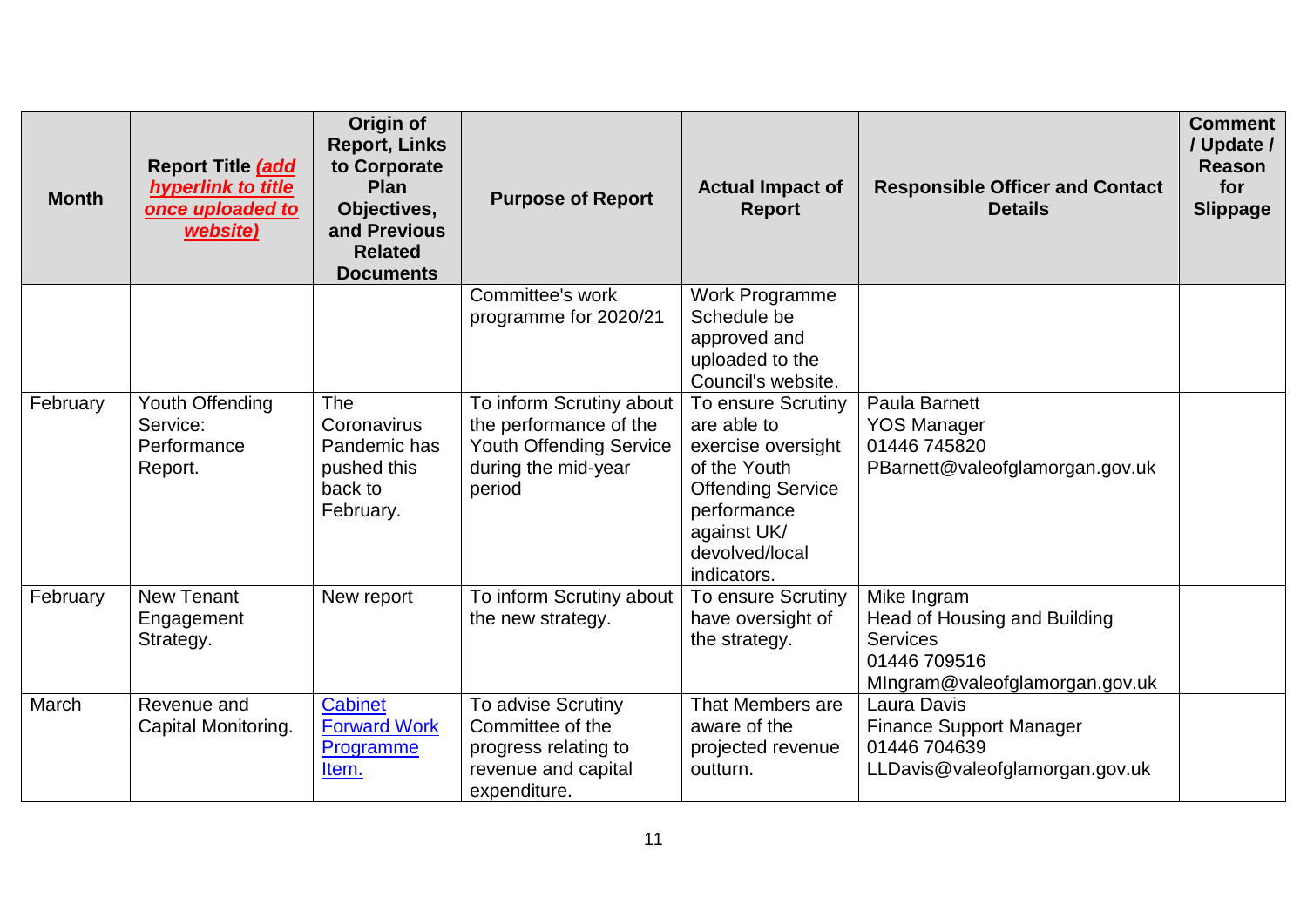| <b>Month</b> | Report Title (add<br>hyperlink to title<br>once uploaded to<br>website)                             | Origin of<br><b>Report, Links</b><br>to Corporate<br>Plan<br>Objectives,<br>and Previous<br><b>Related</b><br><b>Documents</b> | <b>Purpose of Report</b>                                                                                                                                                                                                                                                                                                                                                                             | <b>Actual Impact of</b><br><b>Report</b>                                                                                                                                                                                                                                                    | <b>Responsible Officer and Contact</b><br><b>Details</b>                                                                      | <b>Comment</b><br>/ Update /<br><b>Reason</b><br>for<br><b>Slippage</b> |
|--------------|-----------------------------------------------------------------------------------------------------|--------------------------------------------------------------------------------------------------------------------------------|------------------------------------------------------------------------------------------------------------------------------------------------------------------------------------------------------------------------------------------------------------------------------------------------------------------------------------------------------------------------------------------------------|---------------------------------------------------------------------------------------------------------------------------------------------------------------------------------------------------------------------------------------------------------------------------------------------|-------------------------------------------------------------------------------------------------------------------------------|-------------------------------------------------------------------------|
| March        | <b>Annual Delivery</b><br>Plan (Part 1)                                                             |                                                                                                                                | To seek Members'<br>endorsement of the draft<br><b>Annual Delivery Plan</b><br>(Improvement Plan Part)<br>1) 2021/2022 prior to<br>consideration by<br>Council. The Plan<br>outlines the Council's<br>Well-being<br>(Improvement)<br>Objectives), the<br>associated priority<br>actions as reflected in<br>Service Plans and<br>proposed service<br>improvement targets for<br>the period 2021/2022. | To ensure the<br>views of all key<br>stakeholders<br>including Scrutiny<br>Committees,<br>inform the<br>Council's draft<br><b>Annual Delivery</b><br>Plan (Improvement<br>Plan Part 1),<br>associated Service<br>Plan activities and<br>service<br>improvement<br>targets for<br>2021/2022. | <b>Sian Clemett-Davies</b><br>Performance and Projects Officer<br>01446 703391<br>snclemett-<br>davies@valeofglamorgan.gov.uk |                                                                         |
| March        | <b>Quarter 3 20/21</b><br>[Oct, Nov & Dec]<br>Performance<br>Report: An Inclusive<br>and Safe Vale. | Quarter 2<br>reported in<br>December 20                                                                                        | To present Quarter 3<br>performance results for<br>the period 1 <sup>st</sup> April 2020<br>to 31 <sup>st</sup> December 2021<br>for the Corporate Plan<br>Well-being Outcome 1,                                                                                                                                                                                                                     | To ensure the<br>Council clearly<br>demonstrates the<br>progress being<br>made towards<br>achieving its<br><b>Corporate Plan</b>                                                                                                                                                            | <b>Sian Clemett-Davies</b><br>Performance and Projects Officer<br>01446 703391<br>snclemett-<br>davies@valeofglamorgan.gov.uk |                                                                         |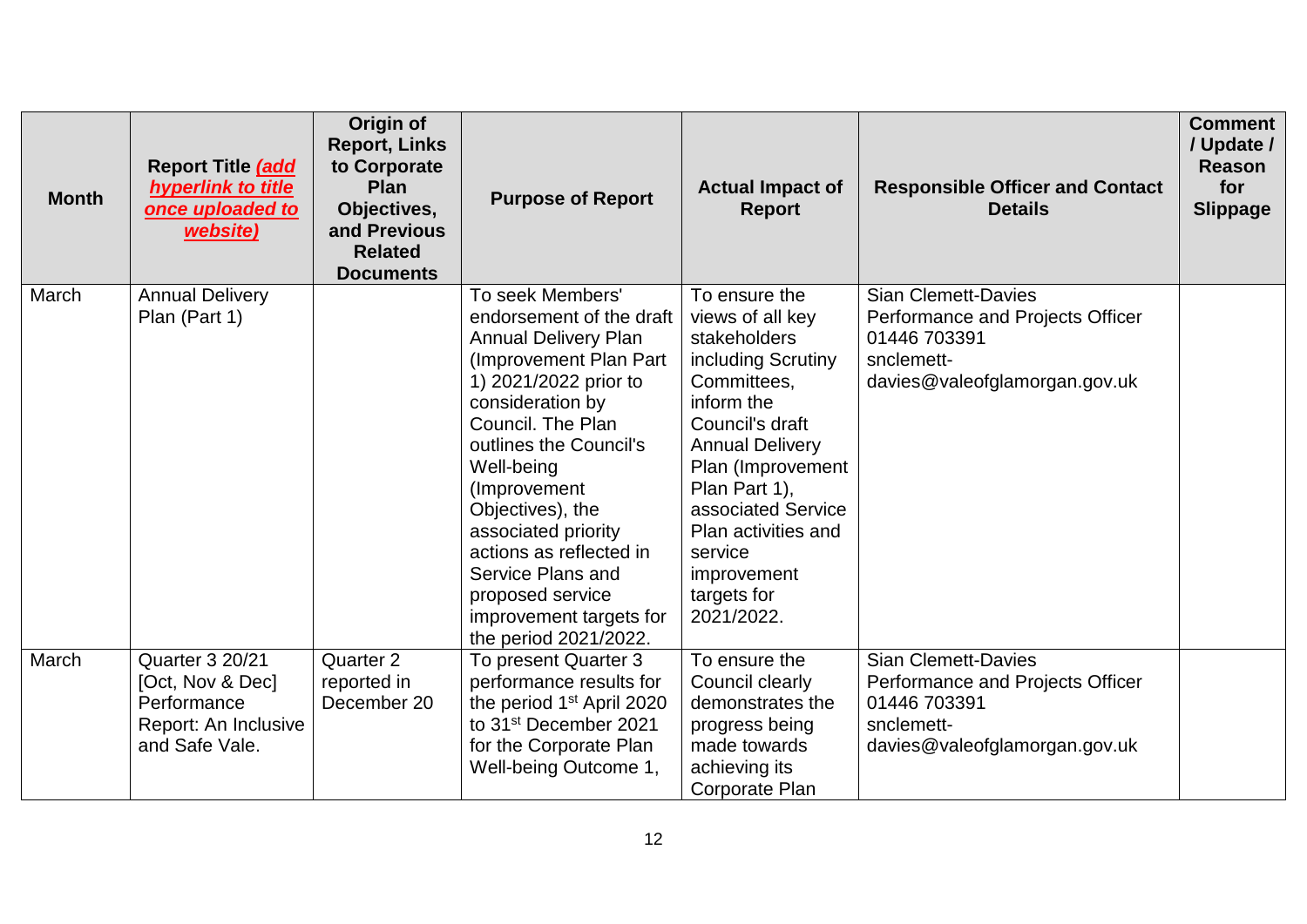| <b>Month</b> | Report Title (add<br>hyperlink to title<br>once uploaded to<br>website) | Origin of<br><b>Report, Links</b><br>to Corporate<br>Plan<br>Objectives,<br>and Previous<br><b>Related</b><br><b>Documents</b> | <b>Purpose of Report</b> | <b>Actual Impact of</b><br><b>Report</b>                                                                                                                                                                                                                                          | <b>Responsible Officer and Contact</b><br><b>Details</b> | <b>Comment</b><br>/ Update /<br><b>Reason</b><br>for<br><b>Slippage</b> |
|--------------|-------------------------------------------------------------------------|--------------------------------------------------------------------------------------------------------------------------------|--------------------------|-----------------------------------------------------------------------------------------------------------------------------------------------------------------------------------------------------------------------------------------------------------------------------------|----------------------------------------------------------|-------------------------------------------------------------------------|
|              |                                                                         |                                                                                                                                | Vale.'                   | Outcomes aimed<br>at making a<br>positive difference<br>to the lives of Vale<br>of Glamorgan<br>citizens. To ensure<br>the Council is<br>effectively<br>assessing its<br>performance in line<br>with the<br>requirement to<br>secure continuous<br>improvement<br>outlined in the |                                                          |                                                                         |
|              |                                                                         |                                                                                                                                |                          | <b>Local Government</b><br>Measure (Wales)<br>2009 and reflecting<br>the requirement of<br>the Well-being of<br>Future<br>Generations<br>(Wales) Act 2015                                                                                                                         |                                                          |                                                                         |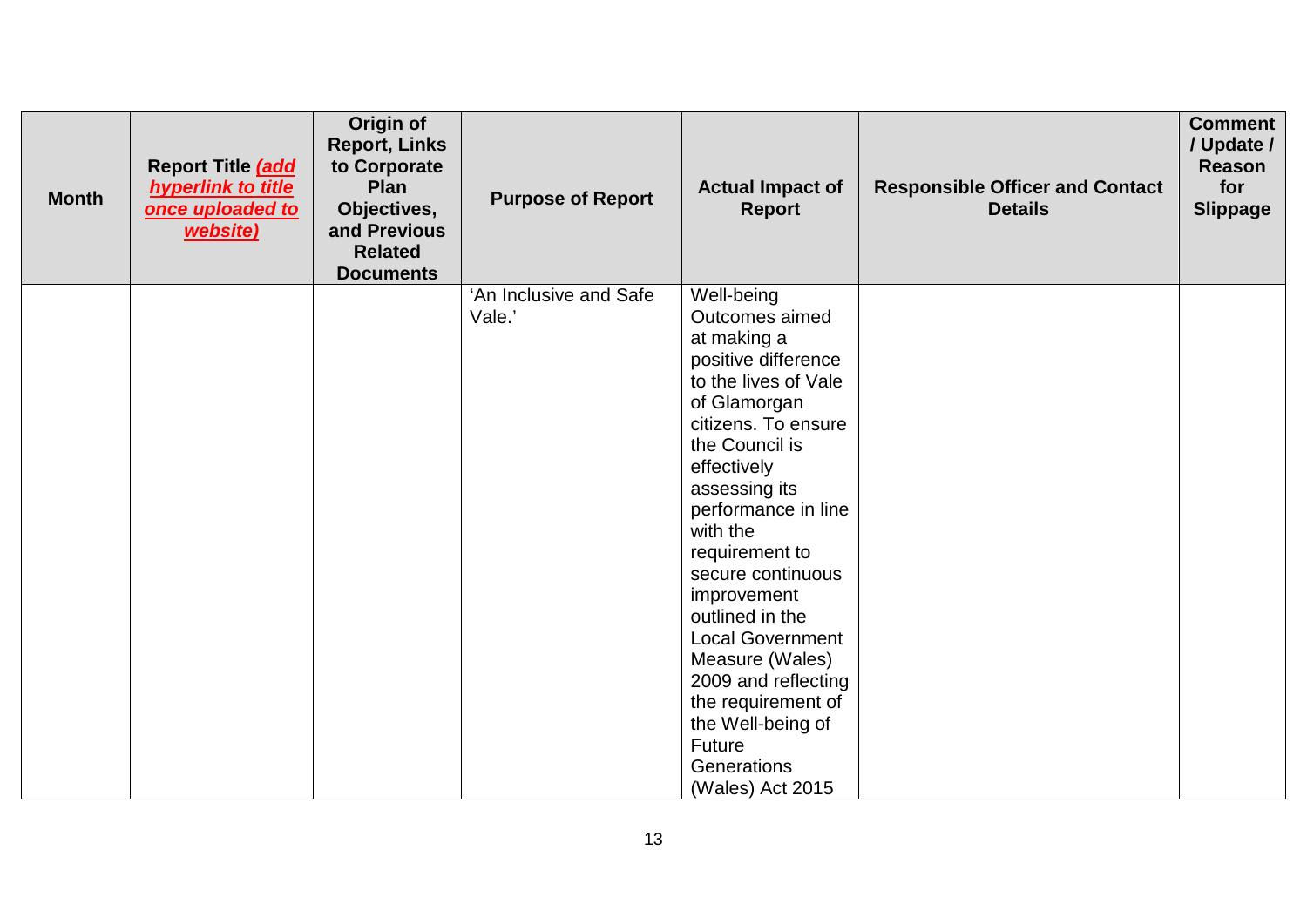| <b>Month</b> | Report Title (add<br>hyperlink to title<br>once uploaded to<br>website)                                                                                                                   | Origin of<br><b>Report, Links</b><br>to Corporate<br><b>Plan</b><br>Objectives,<br>and Previous<br><b>Related</b><br><b>Documents</b> | <b>Purpose of Report</b>                                          | <b>Actual Impact of</b><br><b>Report</b>                                                   | <b>Responsible Officer and Contact</b><br><b>Details</b>                                                         | <b>Comment</b><br>/ Update /<br><b>Reason</b><br>for<br><b>Slippage</b> |
|--------------|-------------------------------------------------------------------------------------------------------------------------------------------------------------------------------------------|---------------------------------------------------------------------------------------------------------------------------------------|-------------------------------------------------------------------|--------------------------------------------------------------------------------------------|------------------------------------------------------------------------------------------------------------------|-------------------------------------------------------------------------|
|              |                                                                                                                                                                                           |                                                                                                                                       |                                                                   | that it maximises<br>its contribution to<br>achieving the<br>wellbeing goals for<br>Wales. |                                                                                                                  |                                                                         |
| March        | Report on the<br>Output Information<br>and Relevant<br>Statistics informing<br>the Homelessness<br><b>Prevention Strategy</b><br>Action Plan and an<br>update on Action<br>Plan progress. | See October 20                                                                                                                        | See October 20                                                    | See October 20                                                                             | See October 20                                                                                                   |                                                                         |
| April        | <b>Council Housing</b><br><b>Investment Update</b><br>(was WHQS).                                                                                                                         | Was not<br>reported in<br>April 20 due to<br>Coronavirus.                                                                             | <b>Update Members on</b><br><b>Council Housing</b><br>Investment. | Members have<br>oversight on<br><b>Council Housing</b><br>Investment.                      | Mike Ingram<br>Head of Housing and Building<br><b>Services</b><br>01446 709516<br>MIngram@valeofglamorgan.gov.uk |                                                                         |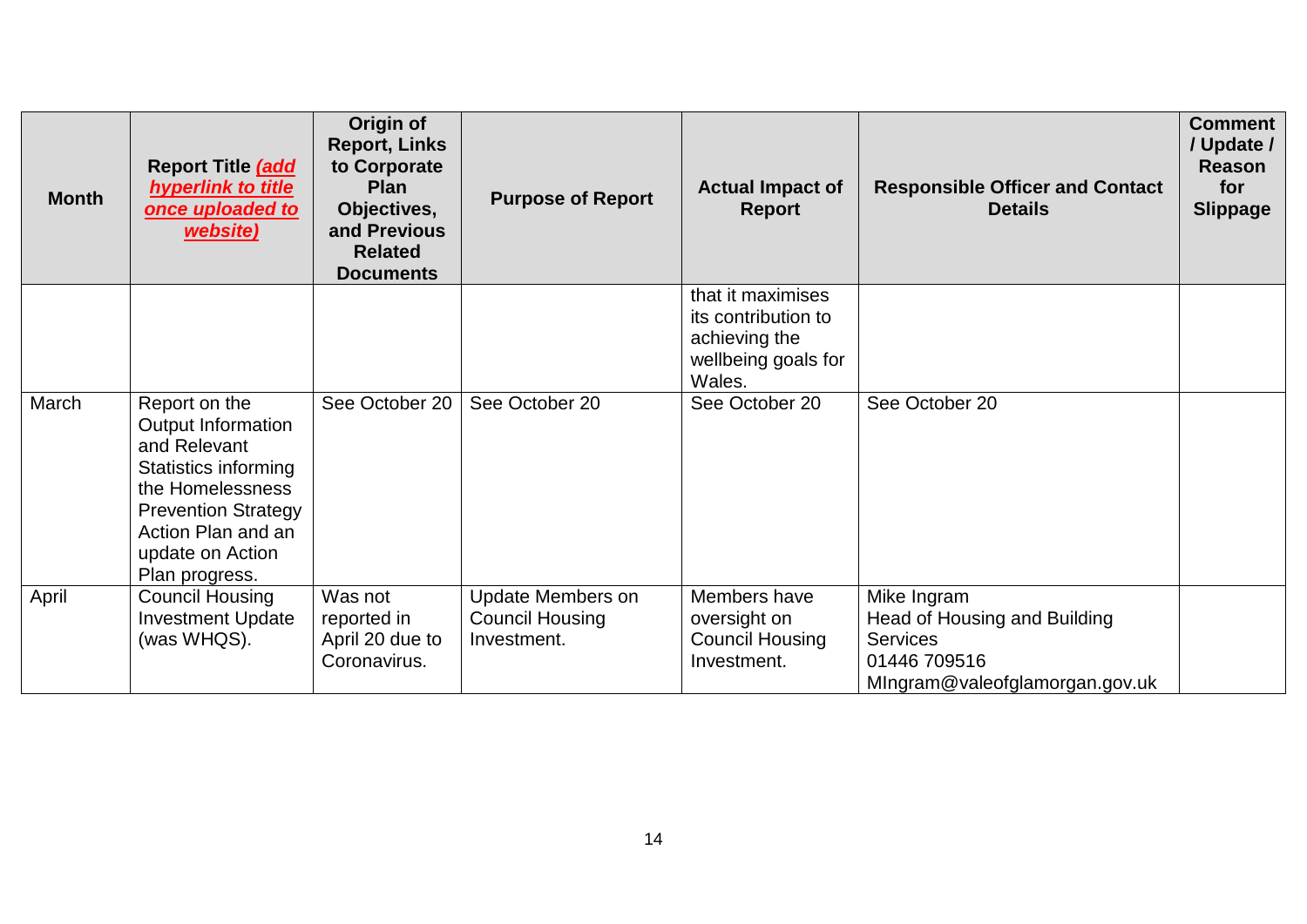**Other reports/presentations/visits requested by Committee to be added into schedule as and when available (in light of the COVID 19 pandemic some of these reports have not been included in the main timetable but can be added as the situation progresses).**

| Report (add hyperlink to title once uploaded to        | <b>Responsible Officer and</b>          | <b>Commentary</b>                                |
|--------------------------------------------------------|-----------------------------------------|--------------------------------------------------|
| website)                                               | <b>Contact Details</b>                  |                                                  |
| Report on Digital Inclusion in addition to the regular | <b>Tony Curliss</b>                     | Further, separate report on Digital Inclusion    |
| progress update.                                       | <b>Operational Manager for Customer</b> | requested at Jan 20 meeting - TBC.               |
|                                                        | <b>Relations</b>                        |                                                  |
|                                                        | 01446 729500                            |                                                  |
|                                                        | TCurliss@valeofglamorgan.gov.uk         |                                                  |
| <b>Housing Development Programme</b>                   | <b>TBC</b>                              | <b>TBC</b>                                       |
| Code of Guidance (Homelessness)                        | <b>TBC</b>                              | Changes to the code that could impact Housing.   |
| Demonstration of the digital Homes4U bidding portal    | Mike Ingram                             | A live demonstration of this service be provided |
|                                                        | Head of Housing and Building            | to Scrutiny once operational.                    |
|                                                        | <b>Services</b>                         |                                                  |
|                                                        | 01446 709516                            |                                                  |
|                                                        | Mingram@valeofglamorgan.gov.uk          |                                                  |
| Homes4U update (reference from Cabinet)                | Mike Ingram                             | <b>TBC</b>                                       |
|                                                        | Head of Housing and Building            |                                                  |
|                                                        | <b>Services</b>                         |                                                  |
|                                                        | 01446 709516                            |                                                  |
|                                                        | MIngram@valeofglamorgan.gov.uk          |                                                  |
| Prevention of Terrorism Action Plan Update             | Mike Ingram/Stacey Evans                | Presentation - TBC sometime in 2020. Last        |
|                                                        | (Community Safety Manager)              | presented in March 2019.                         |
|                                                        |                                         |                                                  |
| CFWP Vale Community Alarm System Update Report         | Mike Ingram                             | Last reported under 'Telecare Services Update' a |
|                                                        | Head of Housing and Building            | reference from HLSC in February 2020.            |
|                                                        | <b>Services</b>                         |                                                  |
|                                                        | 01446 709516                            |                                                  |
|                                                        | Mingram@valeofglamorgan.gov.uk          |                                                  |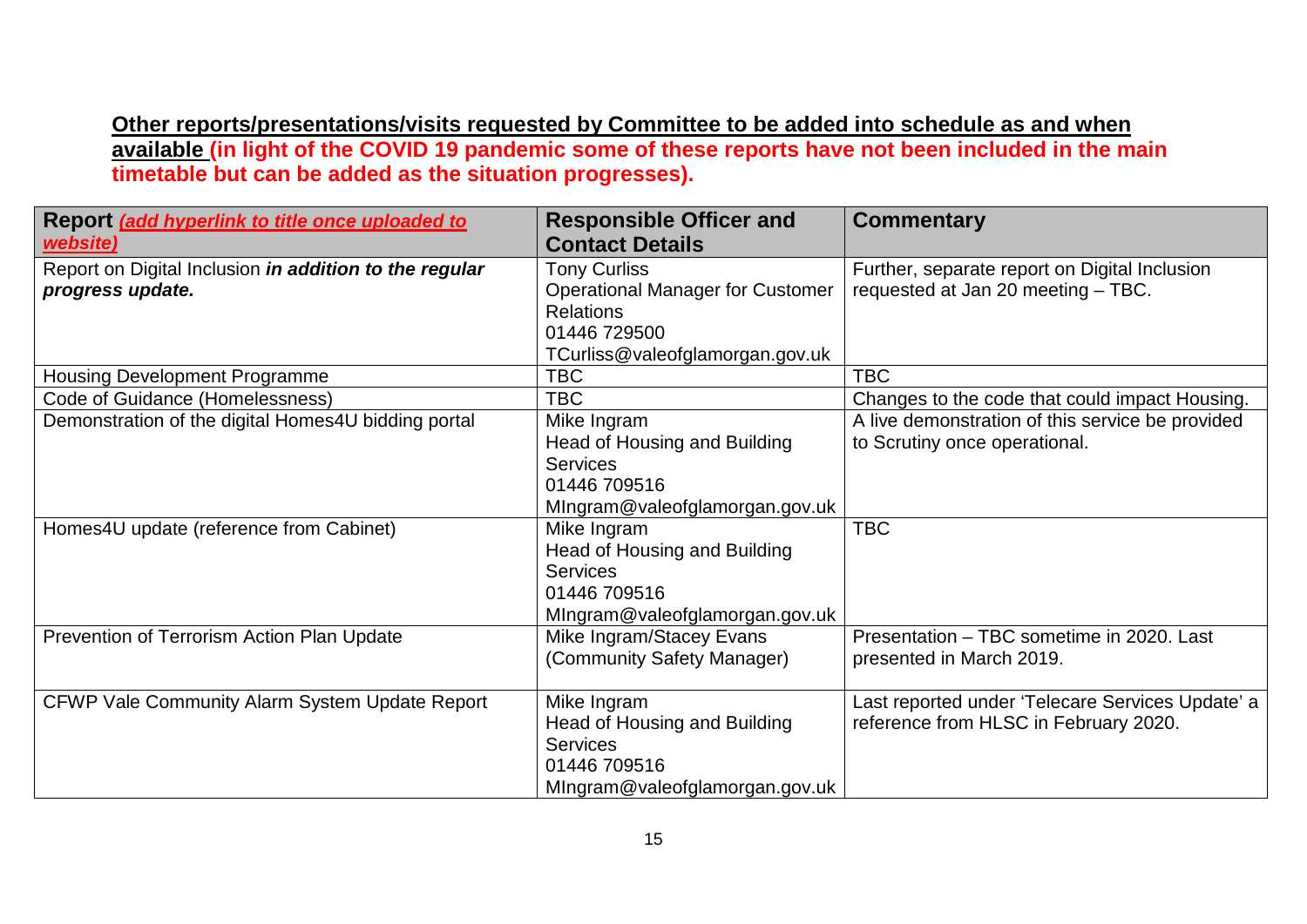| Site visit to one of the new housing developments in the<br>Vale of Glamorgan (15 Jan 20: Min No)<br><b>STAR Survey</b>                                                 | Mike Ingram<br>Head of Housing and Building<br><b>Services</b><br>01446 709516<br>MIngram@valeofglamorgan.gov.uk<br>Mike Ingram  | TBC - 2020<br>TBC (provisionally to be presented at April 2020                                                                          |
|-------------------------------------------------------------------------------------------------------------------------------------------------------------------------|----------------------------------------------------------------------------------------------------------------------------------|-----------------------------------------------------------------------------------------------------------------------------------------|
|                                                                                                                                                                         | Head of Housing and Building<br><b>Services</b><br>01446 709516<br>MIngram@valeofglamorgan.gov.uk                                | meeting).                                                                                                                               |
| Update on progress of the recent changes to the Council<br>Tax Policy in the Vale of Glamorgan Council and how<br>similar Authorities deal with Empty Homes (July 2019) | Mike Ingram<br>Head of Housing and Building<br><b>Services</b><br>01446 709516<br>Mingram@valeofglamorgan.gov.uk                 | <b>TBC</b>                                                                                                                              |
| <b>Report on Social Enterprise</b>                                                                                                                                      | Mike Ingram<br>Head of Housing and Building<br><b>Services</b><br>01446 709516<br>Mingram@valeofglamorgan.gov.uk                 | <b>TBC</b>                                                                                                                              |
| Update on Universal Credit numbers and rent arrears                                                                                                                     | <b>Nick Jones</b><br><b>Housing and Strategic Projects</b><br><b>Team Leader</b><br>02920673252<br>njones@valeofglamorgan.gov.uk | Combined report/presentation - last done in<br>February 2020; Committee has asked for a<br>further update in the near future - date TBC |
| Domestic Abuse Assessment and Referral Co-ordinator<br><b>Progress Report</b>                                                                                           | Deborah Gibbs<br><b>Principal Community Safety Officer</b><br>01446 450200<br>DGibbs@valeofglamorgan.gov.uk                      | Last reported in December 2019 but could be a<br>recurring update on this project.                                                      |
| Report on identifying an appropriate housing solution for<br>the Traveller community.                                                                                   | Mike Ingram/Pam Toms                                                                                                             | TBC – report to be presented to Scrutiny once<br>reviewed by Cabinet.                                                                   |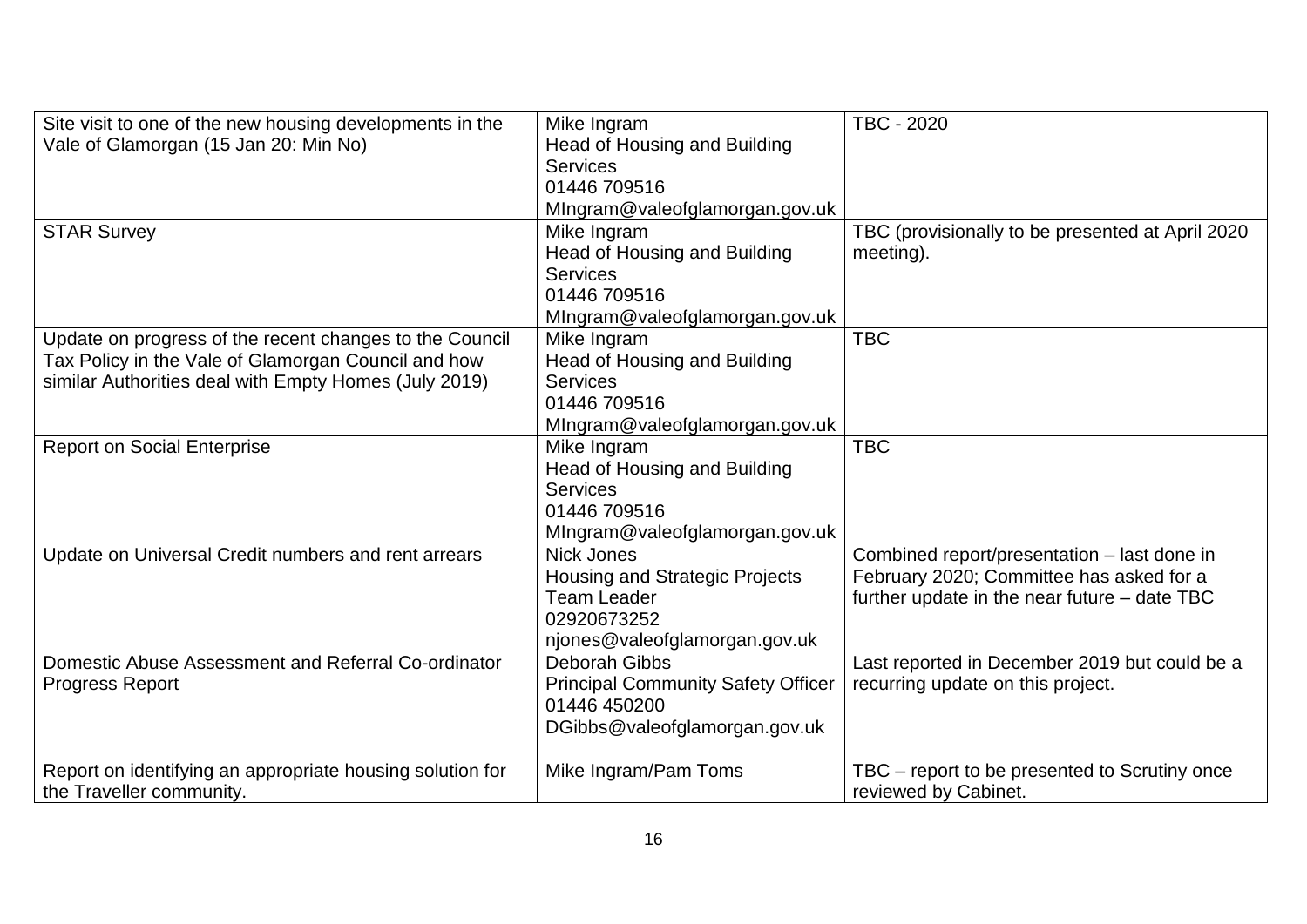| *CFWP – Review of services to leaseholders including the  | Mike Ingram                      | TBC - still under review.                          |
|-----------------------------------------------------------|----------------------------------|----------------------------------------------------|
| potential for introducing a new Leaseholder Sinking Fund. | Head of Housing and Building     |                                                    |
|                                                           | <b>Services</b>                  |                                                    |
|                                                           | 01446 709516                     |                                                    |
|                                                           | Mingram@valeofglamorgan.gov.uk   |                                                    |
| <b>Marcross Package Treatment Work</b>                    | Mike Ingram                      | Report potentially coming to Scrutiny in Jun/Jul   |
|                                                           | Head of Housing and Building     | 2020.                                              |
|                                                           | <b>Services</b>                  |                                                    |
|                                                           | 01446 709516                     |                                                    |
|                                                           | MIngram@valeofglamorgan.gov.uk   |                                                    |
| Vale Timebanking Project - Six Monthly Monitoring Report  | Nick Jones                       | Intended to go to May 2020 Committee; update       |
|                                                           | Housing and Strategic Projects   | now going in December 2020                         |
|                                                           | <b>Team Leader</b>               |                                                    |
|                                                           | 02920673252                      |                                                    |
|                                                           | njones@valeofglamorgan.gov.uk    |                                                    |
| Housing Grant Delivery Plan 2020 -21 (Reference from      | Mike Ingram                      | <b>TBC</b>                                         |
| Cabinet)                                                  | Head of Housing and Building     |                                                    |
|                                                           | <b>Services</b>                  |                                                    |
|                                                           | 01446 709516                     |                                                    |
|                                                           | Mingram@valeofglamorgan.gov.uk   |                                                    |
| <b>Shared Regulatory Service (SRS) reports</b>            | Dave Holland                     | Last report – WAO follow up review delivering      |
|                                                           | <b>Head of Shared Regulatory</b> | with less - Environmental Health Services (VOG)    |
|                                                           | <b>Services</b>                  | in November 2019. ** As part of the Insight Action |
|                                                           | 01446 709272                     | Tracker, 'P6 - The Council should strengthen       |
|                                                           |                                  | accountability and elected member oversight of     |
|                                                           |                                  | its environmental health services, for example     |
|                                                           |                                  | through more regular scrutiny of services          |
|                                                           |                                  | provided by third parties, including SRS.'         |

## **Annual Reports**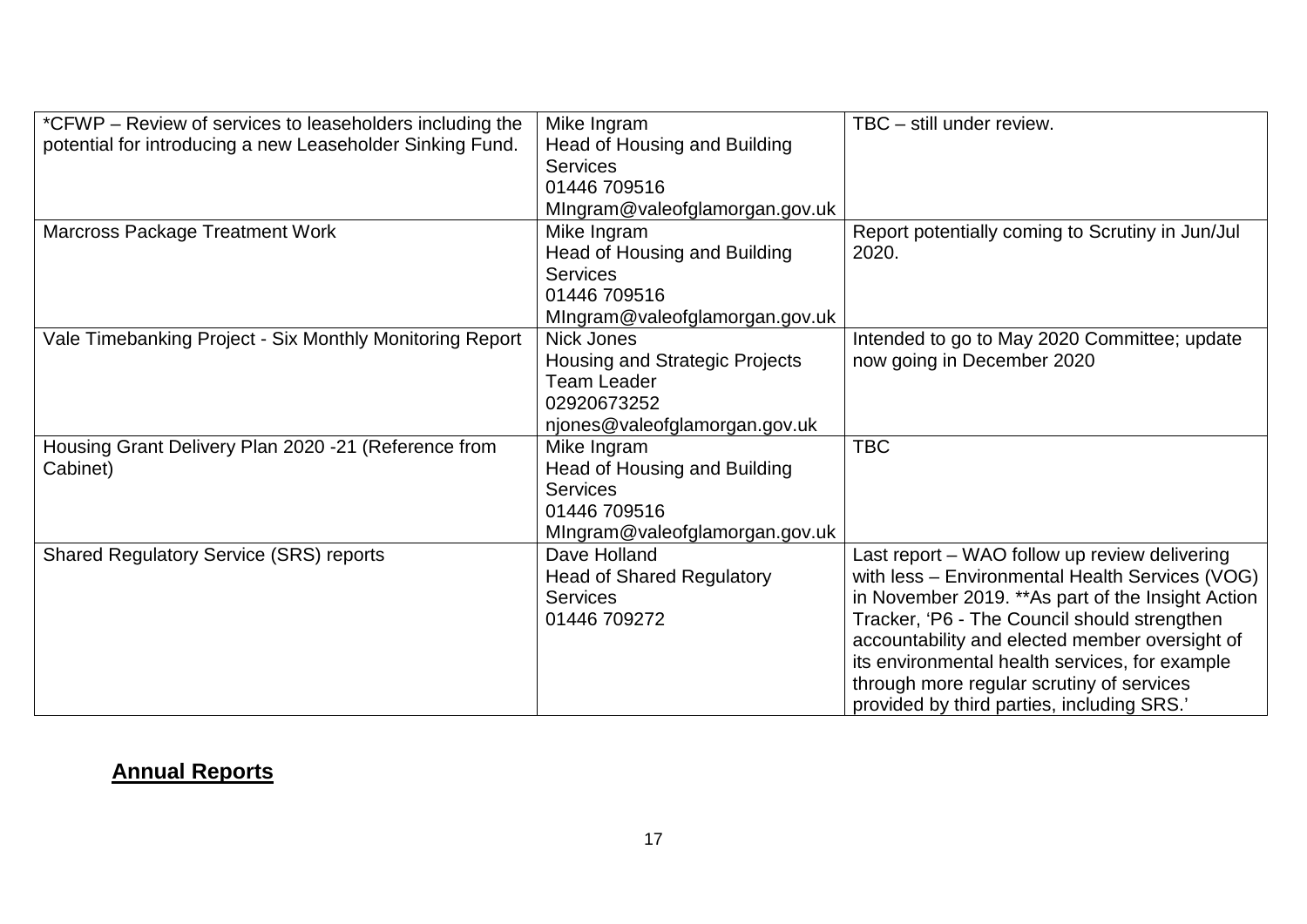| Report (add hyperlink to title once uploaded to<br>website) | <b>Responsible Officer and</b><br><b>Contact Details</b> | <b>Commentary</b>                            |
|-------------------------------------------------------------|----------------------------------------------------------|----------------------------------------------|
| <b>Scrutiny Committees' Draft Annual Report</b>             | <b>Catherine Lindsey</b>                                 | <b>TBC</b>                                   |
|                                                             | <b>Assistant Democratic Services</b>                     |                                              |
|                                                             | Officer                                                  |                                              |
|                                                             | 01446 709144                                             |                                              |
|                                                             | celindsey@valeofglamorgan.gov.uk                         |                                              |
| Annual Monitoring Report - combined (Community              | <b>Nick Jones</b>                                        | TBC.                                         |
| Investment Strategy, the Tenant Engagement Strategy,        | Housing and Strategic Projects                           |                                              |
| the Customer Services Strategy and Environment and          | <b>Team Leader</b>                                       |                                              |
| Neighbourhood Strategy).                                    | 02920673252                                              |                                              |
|                                                             | njones@valeofglamorgan.gov.uk                            |                                              |
| <b>Youth Justice Plan</b>                                   | Paula Barnett                                            | Usually October each year. ** Delayed due to |
|                                                             | <b>YOS Manager</b>                                       | Coronavirus**                                |
|                                                             | 01446 745820                                             |                                              |
|                                                             | PBarnett@valeofglamorgan.gov.uk                          |                                              |
| Youth Offending Service: End of Year Performance            | Paula Barnett                                            | Usually October each year. ** Delayed due to |
| Report.                                                     | <b>YOS Manager</b>                                       | Coronavirus**                                |
|                                                             | 01446 745820                                             |                                              |
|                                                             | PBarnett@valeofglamorgan.gov.uk                          |                                              |
| <b>Closure of Accounts</b>                                  | Laura Davis                                              | Usually in July each year.                   |
|                                                             | <b>Finance Support Manager</b>                           |                                              |
|                                                             | 01446 704639                                             |                                              |
|                                                             | LLDavis@valeofglamorgan.gov.uk                           |                                              |
| Initial Capital Programme Budget Proposals                  | Laura Davis                                              | Usually in December each year.               |
|                                                             | <b>Finance Support Manager</b>                           |                                              |
|                                                             | 01446 704639                                             |                                              |
|                                                             | LLDavis@valeofglamorgan.gov.uk                           |                                              |
|                                                             |                                                          |                                              |
| Initial Revenue Programme Budget Proposals                  | Laura Davis                                              | Usually in December each year.               |
|                                                             | <b>Finance Support Manager</b>                           |                                              |
|                                                             | 01446 704639                                             |                                              |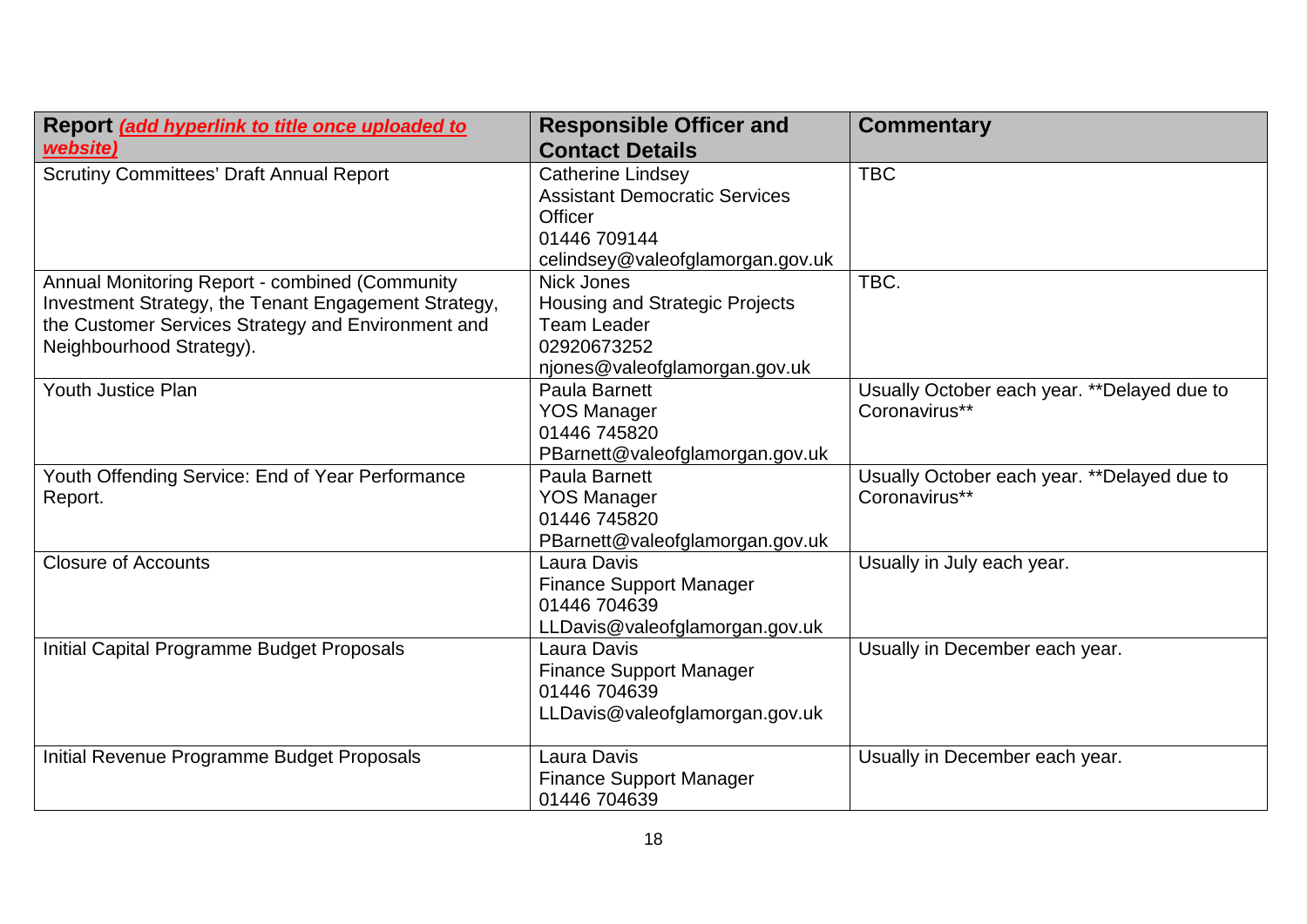|                                                            | LLDavis@valeofglamorgan.gov.uk            |                                               |
|------------------------------------------------------------|-------------------------------------------|-----------------------------------------------|
| <b>Initial Housing Revenue Account</b>                     | Laura Davis                               | Usually in December each year.                |
|                                                            | <b>Finance Support Manager</b>            |                                               |
|                                                            | 01446 704639                              |                                               |
|                                                            | LLDavis@valeofglamorgan.gov.uk            |                                               |
| The Civil Protection Unit - Responsibilities and Work Plan | Debbie Spargo                             | Usually in September each year. NOW TBC       |
| [Presentation]                                             | <b>Principal Civil Protection Officer</b> |                                               |
|                                                            | 029 20673044                              |                                               |
|                                                            | DASpargo@valeofglamorgan.gov.uk           |                                               |
| Corporate Safeguarding Annual Report                       | Mike Ingram                               | Usually June or September each year. Moved to |
|                                                            | Head of Housing and Building              | December.                                     |
|                                                            | <b>Services</b>                           |                                               |
|                                                            | 01446 709516                              |                                               |
|                                                            | Mingram@valeofglamorgan.gov.uk            |                                               |

# **Biannual Reports**

| Report (add hyperlink to title once uploaded to          | <b>Responsible Officer and</b>                                                                | <b>Commentary</b>                      |
|----------------------------------------------------------|-----------------------------------------------------------------------------------------------|----------------------------------------|
| website)                                                 | <b>Contact Details</b>                                                                        |                                        |
| Vale of Glamorgan Annual Delivery Plan/Report 20**/20**. | <b>Sian Clemett-Davies</b><br>Performance and Projects Officer<br>01446 703391<br>snclemett-  | Usually March and September each year. |
|                                                          | davies@valeofglamorgan.gov.uk                                                                 |                                        |
| Youth Offending Service: Mid-year Performance Report     | <b>Paula Barnett</b><br><b>YOS Manager</b><br>01446 745820<br>PBarnett@valeofglamorgan.gov.uk | ** Delayed due to Coronavirus.**       |
| Vale Timebanking Project - Six Monthly Monitoring Report | Mike Ingram<br>Head of Housing and Building<br><b>Services</b>                                | ** Delayed due to Coronavirus.**       |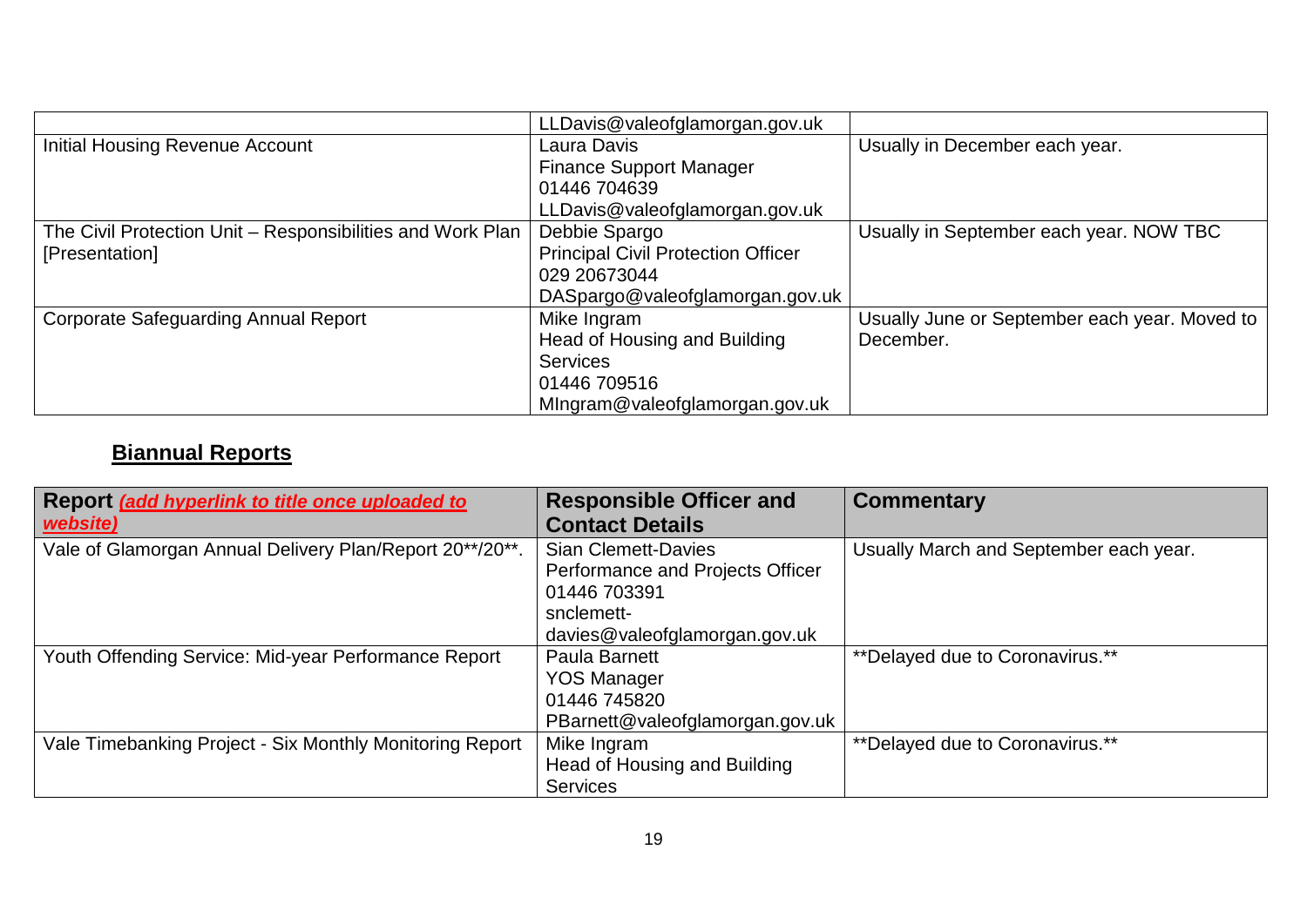|                                        | 01446 709516<br>Mingram@valeofglamorgan.gov.uk                                                |                   |
|----------------------------------------|-----------------------------------------------------------------------------------------------|-------------------|
| Corporate Safeguarding Mid-Year Report | Lance Carver<br><b>Director of Social Services</b><br>01446 704678<br>lcarver@valeofglamorgan | Usually December. |

# **Quarterly Reports**

| Report (add hyperlink to title once uploaded to<br>website)                                                                | <b>Responsible Officer and</b><br><b>Contact Details</b>                                                                    | <b>Commentary</b>                                                                                                                                  |
|----------------------------------------------------------------------------------------------------------------------------|-----------------------------------------------------------------------------------------------------------------------------|----------------------------------------------------------------------------------------------------------------------------------------------------|
|                                                                                                                            |                                                                                                                             |                                                                                                                                                    |
| Report on the Output Information and Relevant Statistics<br>informing the Homelessness Prevention Strategy Action<br>Plan. | Mike Ingram<br>Head of Housing and Building<br><b>Services</b><br>01446 709516<br>Mingram@valeofglamorgan.gov.uk            | Usually reported in June, March, October of<br>each year. Last submitted for March 2020<br>meeting (subsequently cancelled due to<br>Coronavirus). |
| 1 <sup>st</sup> Quarter [Apr, May & June] Decision Tracking and<br>Forward Work Programme.                                 | <b>Mark Thomas</b><br><b>Democratic and Scrutiny Services</b><br>Officer<br>01446 709279<br>methomas@valeofglamorgan.gov.uk | Usually July. **Impacted by Coronavirus**                                                                                                          |
| 2 <sup>nd</sup> Quarter [July & Sept] Decision Tracking and Forward<br>Work Programme.                                     | Mark Thomas<br><b>Democratic and Scrutiny Services</b><br>Officer<br>01446 709279<br>methomas@valeofglamorgan.gov.uk        | Usually October.                                                                                                                                   |
| 3rd Quarter [Oct, Nov & Dec] Decision Tracking and<br>Forward Work Programme.                                              | <b>Mark Thomas</b><br><b>Democratic and Scrutiny Services</b><br>Officer<br>01446 709279                                    | Usually January.                                                                                                                                   |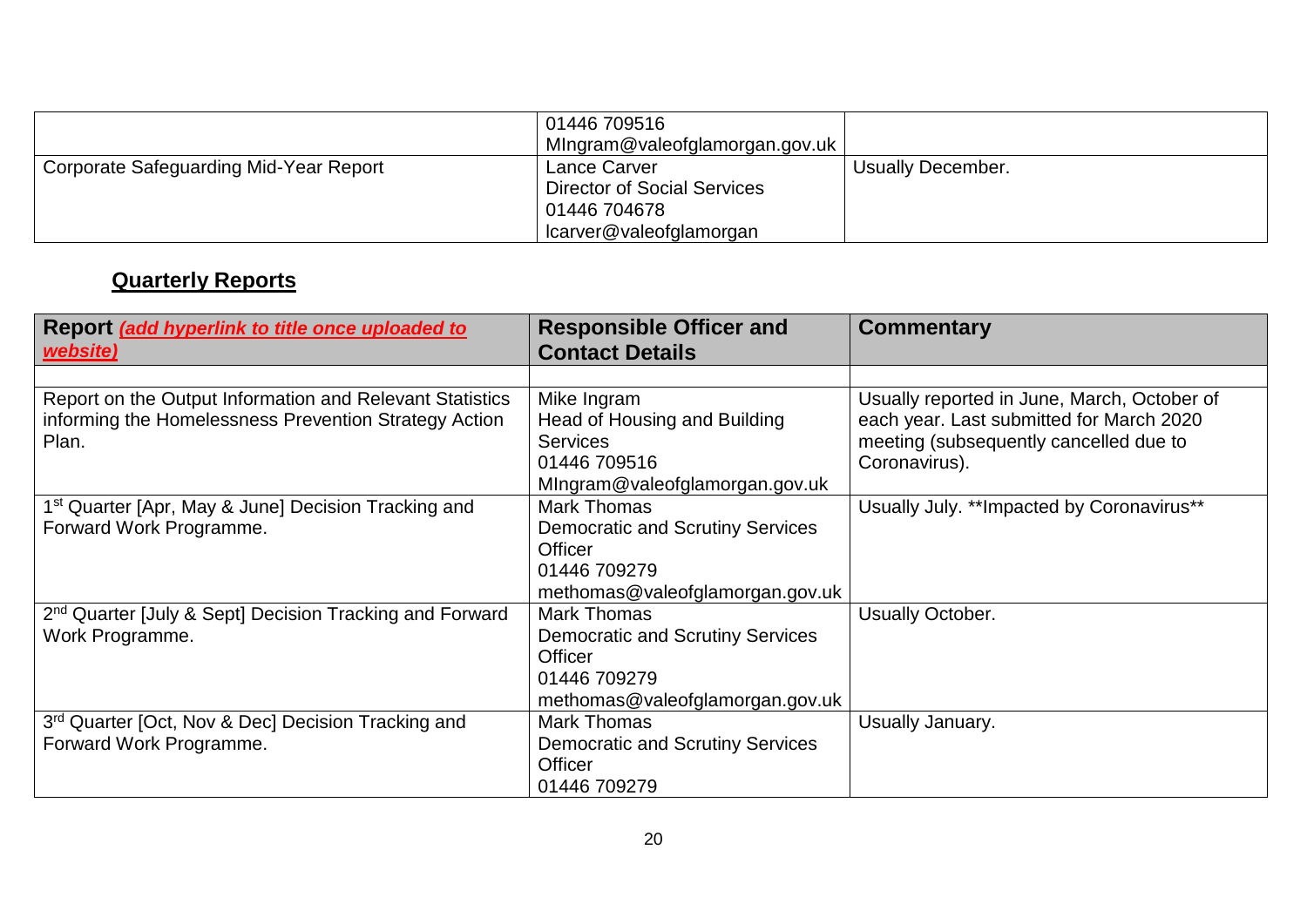|                                                          | methomas@valeofglamorgan.gov.uk         |                              |
|----------------------------------------------------------|-----------------------------------------|------------------------------|
| 4th Quarter [Jan, Feb & Mar] Decision Tracking and       | <b>Mark Thomas</b>                      | Usually May.                 |
| Forward Work Programme.                                  | <b>Democratic and Scrutiny Services</b> |                              |
|                                                          | <b>Officer</b>                          |                              |
|                                                          | 01446 709279                            |                              |
|                                                          | methomas@valeofglamorgan.gov.uk         |                              |
| Quarter 1 [Apr, May & June] Performance Report: An       | <b>Sian Clemett-Davies</b>              | Usually October.             |
| Inclusive and Safe Vale.                                 | Performance and Projects Officer        |                              |
|                                                          | 01446 703391                            |                              |
|                                                          | snclemett-                              |                              |
|                                                          | davies@valeofglamorgan.gov.uk           |                              |
| Quarter 2 [July & Sept] Performance Report: An Inclusive | <b>Sian Clemett-Davies</b>              | <b>Usually December.</b>     |
| and Safe Vale                                            | Performance and Projects Officer        |                              |
|                                                          | 01446 703391                            |                              |
|                                                          | snclemett-                              |                              |
|                                                          | davies@valeofglamorgan.gov.uk           |                              |
| Quarter 3 [Oct, Nov & Dec] Performance Report: An        | <b>Sian Clemett-Davies</b>              | Usually March.               |
| Inclusive and Safe Vale                                  | Performance and Projects Officer        |                              |
|                                                          | 01446 703391                            |                              |
|                                                          | snclemett-                              |                              |
|                                                          | davies@valeofglamorgan.gov.uk           |                              |
| End of Year Performance Report: An Inclusive and Safe    | <b>Sian Clemett-Davies</b>              | ** Impacted by Coronavirus** |
| Vale.                                                    | Performance and Projects Officer        |                              |
|                                                          | 01446 703391                            |                              |
|                                                          | snclemett-                              |                              |
|                                                          | davies@valeofglamorgan.gov.uk           |                              |

# **Infrequent**

- Cabinet References.
- Revenue and Capital Monitoring Reports.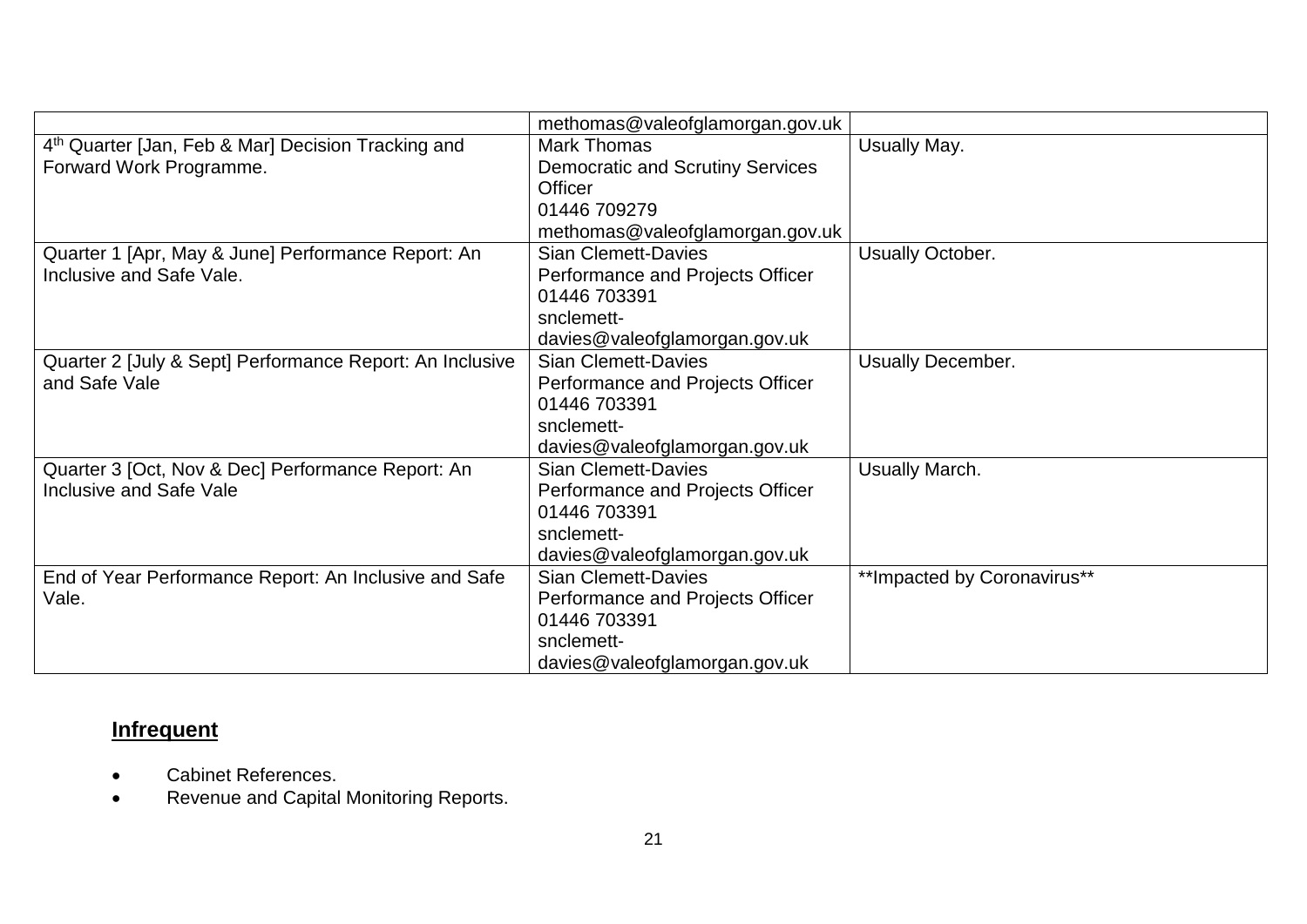- Requests for Consideration.
- Cabinet Call-in.

**N.B. The schedule is a proposed list of items for consideration and may be subject to change depending on prevailing circumstances.**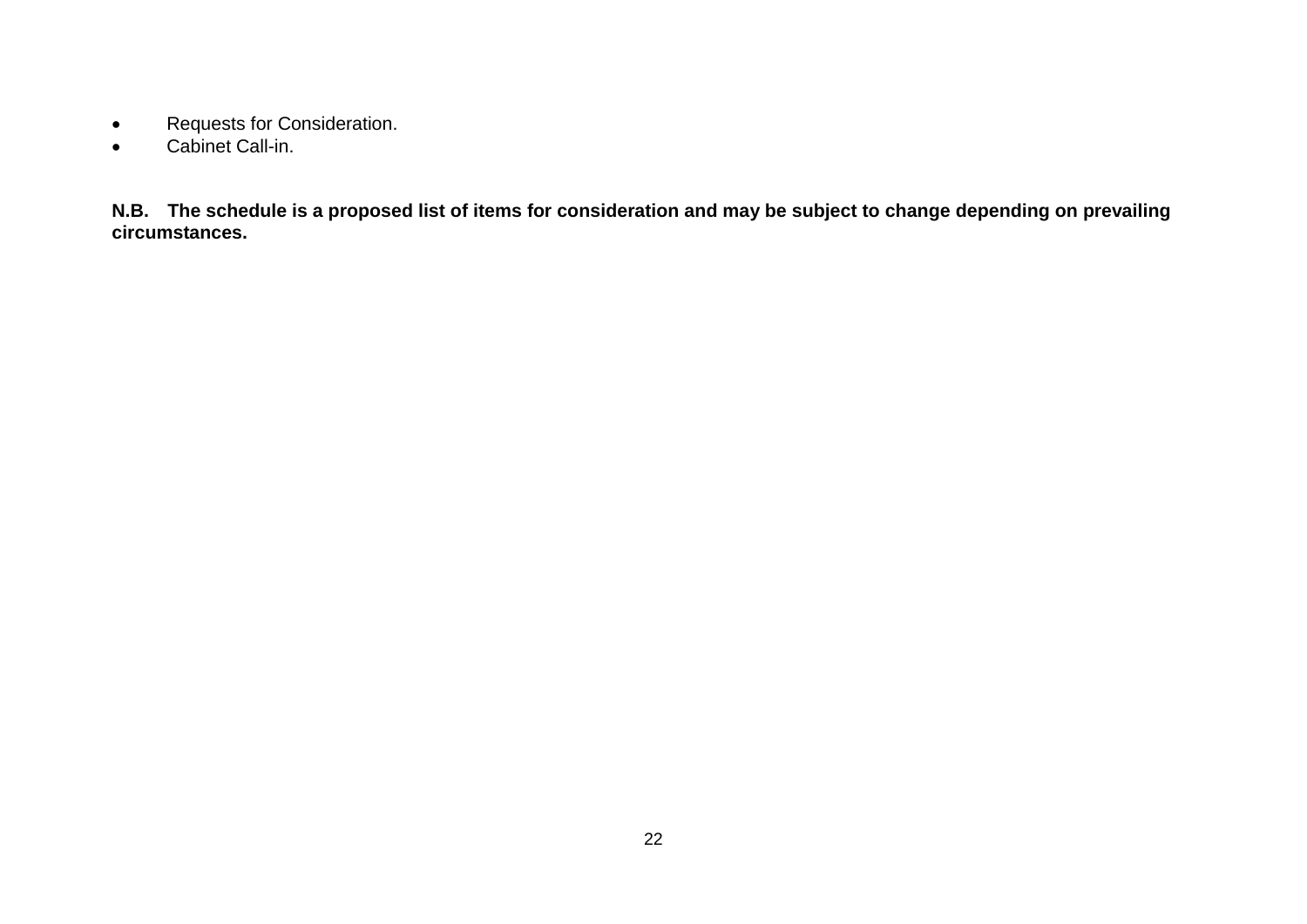### **Register of Fortnightly Managing Director's Emergency Powers – Coronavirus Pandemic**

### **Items relevant to the Homes and Safe Communities Scrutiny Committee**

## **1st Tranche – Period 23rd March to 7th April**

| <b>No</b>         | <b>Report Title</b>                                      | <b>Purpose of Request</b>                                                                                                                                                        | <b>Cabinet or</b><br><b>Council</b><br><b>Function</b> |
|-------------------|----------------------------------------------------------|----------------------------------------------------------------------------------------------------------------------------------------------------------------------------------|--------------------------------------------------------|
| EP COVID-19<br>10 | <b>Homelessness</b><br>Provision in light of<br>Covid-19 | <b>Housing Solutions Team</b><br>request permission to block<br>book hotel / B&B<br>accommodation to enable<br>the Council to provide<br>emergency / temporary<br>accommodation. | Cabinet                                                |

# **2nd Tranche – Period 8th April to 22nd April, 2020**

| <b>No</b>               | <b>Report Title</b>                                               | <b>Purpose of Request</b>                                                                                                                                                                                                                                                                 | <b>Cabinet or</b><br><b>Council</b><br><b>Function</b> |
|-------------------------|-------------------------------------------------------------------|-------------------------------------------------------------------------------------------------------------------------------------------------------------------------------------------------------------------------------------------------------------------------------------------|--------------------------------------------------------|
| EP<br>COVID-19 23       | Cessation of<br>Reactive and<br><b>Routine Housing</b><br>Repairs | Permission to cease reactive<br>and routine housing repairs<br>and undertake an emergency<br>repairs service only and for<br>emergency repair staff to<br>take their vehicles home to<br>increase the speed of<br>response and avoid the<br>potential for gatherings at<br>Council depots | Cabinet                                                |
| EP COVID-<br>19 25      | Homes4U<br>Advertising and<br><b>Allocation Process</b>           | To amend the advertising<br>procedure and relax the<br>bidding and refusal criteria for<br>Homes4U applicants.                                                                                                                                                                            | Cabinet                                                |
| EP COVID-<br>- 26<br>19 | Temporary<br>Accommodation                                        | To utilise and furnish 4<br>existing Council properties to<br>be used as self-contained<br>accommodation for<br><b>Symptomatic Coronavirus</b>                                                                                                                                            | Cabinet                                                |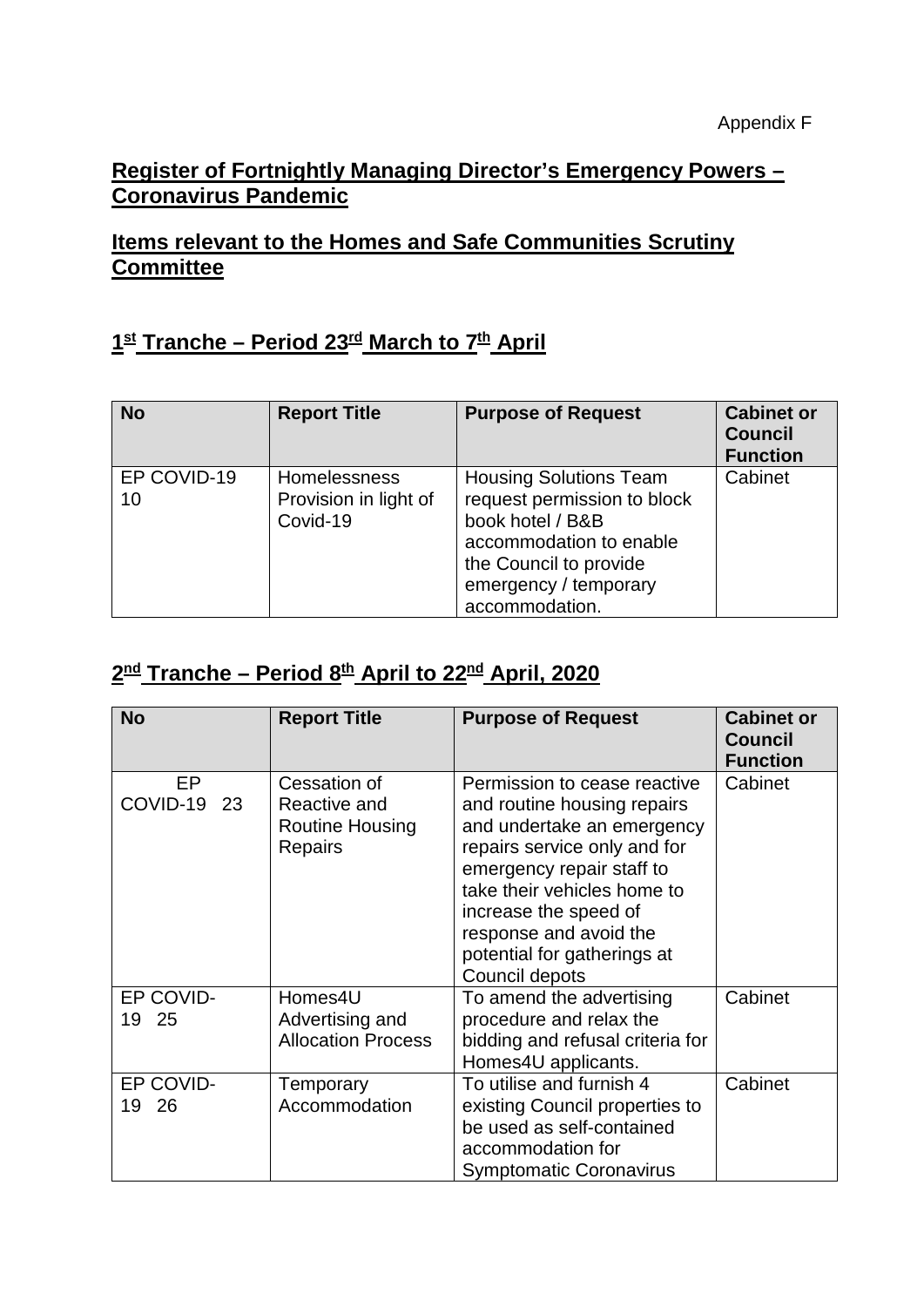|                    |                                                     | residents who current occupy<br>hostel / shared<br>accommodation or are rough<br>sleeping in line with WG and<br>PHW guidance.                                                                                                     |         |
|--------------------|-----------------------------------------------------|------------------------------------------------------------------------------------------------------------------------------------------------------------------------------------------------------------------------------------|---------|
| EP COVID-<br>19 34 | Increase<br>emergency<br>accommodation<br>provision | To increase emergency<br>accommodation provision by<br>25 Hotel spaces to meet<br>increasing demand during the<br>Coronavirus pandemic in line<br>with WG guidance co-<br>terminus with the decision of<br>27 <sup>th</sup> March. | Cabinet |

# $4<sup>th</sup>$  **Tranche – Period 7<sup>th</sup>to 20<sup>th</sup> May, 2020**

| <b>No</b>         | <b>Report Title</b>                        | <b>Purpose of Request</b>                                                                                                                                                                     | <b>Cabinet or</b><br><b>Council</b><br><b>Function</b> |
|-------------------|--------------------------------------------|-----------------------------------------------------------------------------------------------------------------------------------------------------------------------------------------------|--------------------------------------------------------|
| EP COVID-19<br>60 | <b>Additional B&amp;B</b><br>Accommodation | To authorise an extended<br>number of rooms to be<br>reserved for emergency /<br>temporary accommodation<br>for homeless individuals /<br>households in response to<br>the Covid-19 pandemic. | Cabinet                                                |

# **6th Tranche – Period 4th to 17th June, 2020**

| <b>No</b>         | <b>Request Title</b>                                                          | <b>Purpose of Request</b>                                                                                                                                                                                                                                                                                                                                                                                                                      | <b>Cabinet or</b><br><b>Council</b><br><b>Function</b> |
|-------------------|-------------------------------------------------------------------------------|------------------------------------------------------------------------------------------------------------------------------------------------------------------------------------------------------------------------------------------------------------------------------------------------------------------------------------------------------------------------------------------------------------------------------------------------|--------------------------------------------------------|
| EP COVID-19<br>67 | Emergency<br>Accommodation for<br><b>Households Fleeing</b><br>Domestic Abuse | To approve the entering<br>into a lease agreement for<br>two properties for a six<br>month period to ensure the<br>Council has emergency<br>accommodation available<br>specifically for households<br>fleeing domestic abuse and<br>that delegated authority be<br>granted to the Head of<br>Housing and Building<br>Services to secure<br>additional leased properties<br>for households fleeing<br>domestic abuse should<br>there be a need. | Cabinet                                                |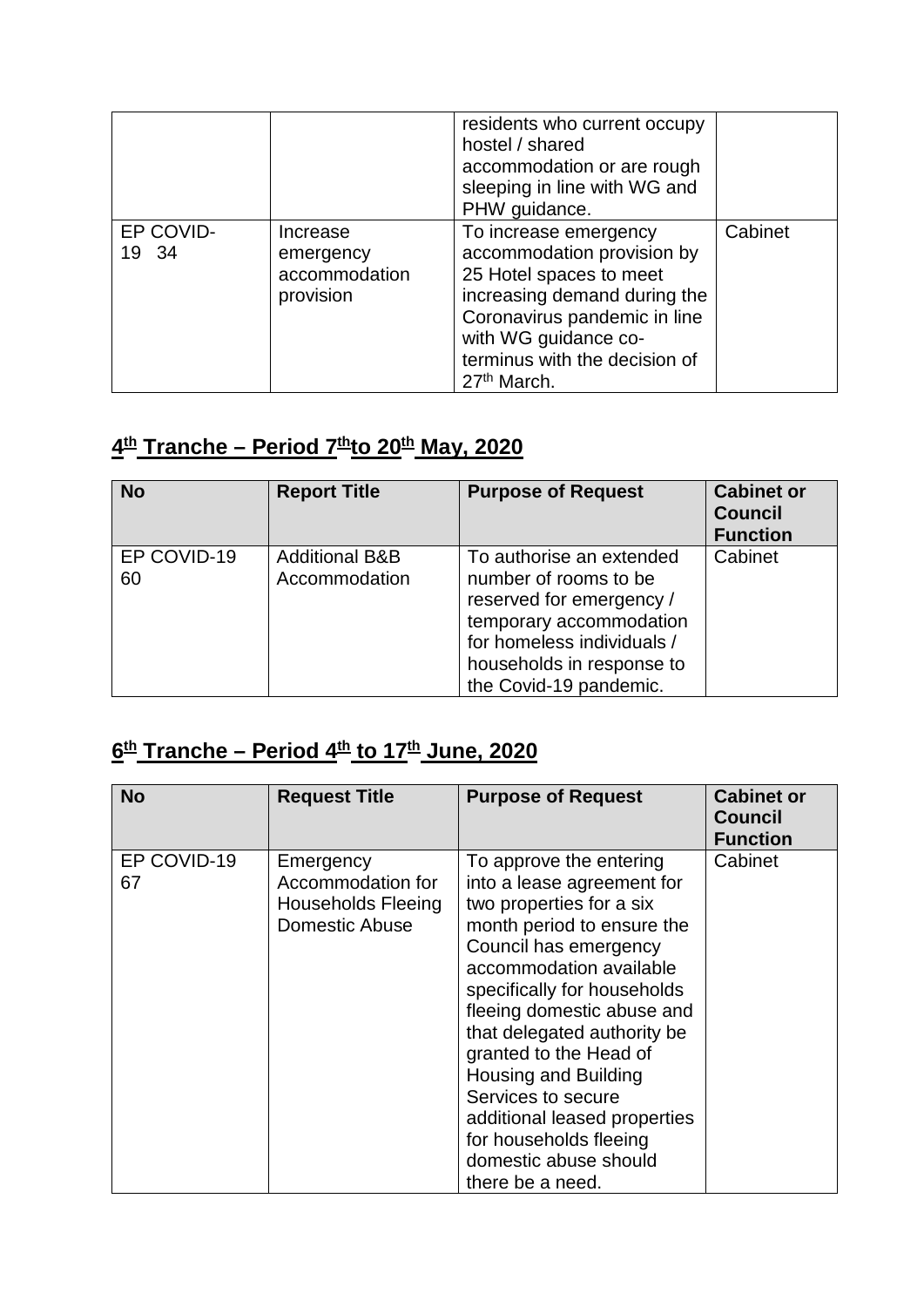| EP COVID-19 | Emergency                   | To approve an extension of       | Cabinet |
|-------------|-----------------------------|----------------------------------|---------|
| 69          | <b>Extension of Private</b> | up to six months for the         |         |
|             | <b>Rented Support</b>       | <b>Private Sector Support</b>    |         |
|             | <b>Services Contract</b>    | Service contract funded          |         |
|             |                             | through the Housing              |         |
|             |                             | Support Grant to allow the       |         |
|             |                             | <b>Supporting People Team to</b> |         |
|             |                             | complete the full tendering      |         |
|             |                             | process and avoid                |         |
|             |                             | disrupting the existing          |         |
|             |                             | service and service users.       |         |

# **7th Tranche – Period 18th June to 1st July, 2020**

| <b>No</b>         | <b>Request Title</b>                                                                                                | <b>Purpose of Request</b>                                                                                                                                                                                                                                                                                                                              | <b>Cabinet or</b><br><b>Council</b><br><b>Function</b> |
|-------------------|---------------------------------------------------------------------------------------------------------------------|--------------------------------------------------------------------------------------------------------------------------------------------------------------------------------------------------------------------------------------------------------------------------------------------------------------------------------------------------------|--------------------------------------------------------|
| EP COVID-19<br>88 | Postponement of<br>the 2020 Annual<br>General Meeting of<br>the Shared<br>Regulatory<br>Services Joint<br>Committee | Postponement of the 2020<br>Annual General Meeting of<br>the Shared Regulatory<br><b>Services Joint Committee</b>                                                                                                                                                                                                                                      | Council                                                |
| EP COVID-19<br>94 | Phase 2 Planning<br><b>Funding Bid</b>                                                                              | Authority to submit Phase 2<br>Planning funding bid to the<br>Welsh Government by 30th<br>June 2020 to secure<br>additional funding for<br>homelessness and housing<br>solution services                                                                                                                                                               | Cabinet                                                |
| EP COVID-19<br>97 | Housing<br>Development<br>Programme-<br>Package Deal at<br>Hayes Road, Barry<br>(Part II)                           | Approval to enter into a<br>proposed package deal<br>contract with the preferred<br>provider to ensure that the<br>housing development<br>programme maintains its<br>momentum and the funding<br>dedicated to "shovel ready"<br>schemes in the Housing<br>Development budget<br>2020/21 is committed in<br>order to avoid a significant<br>underspend. | Cabinet                                                |